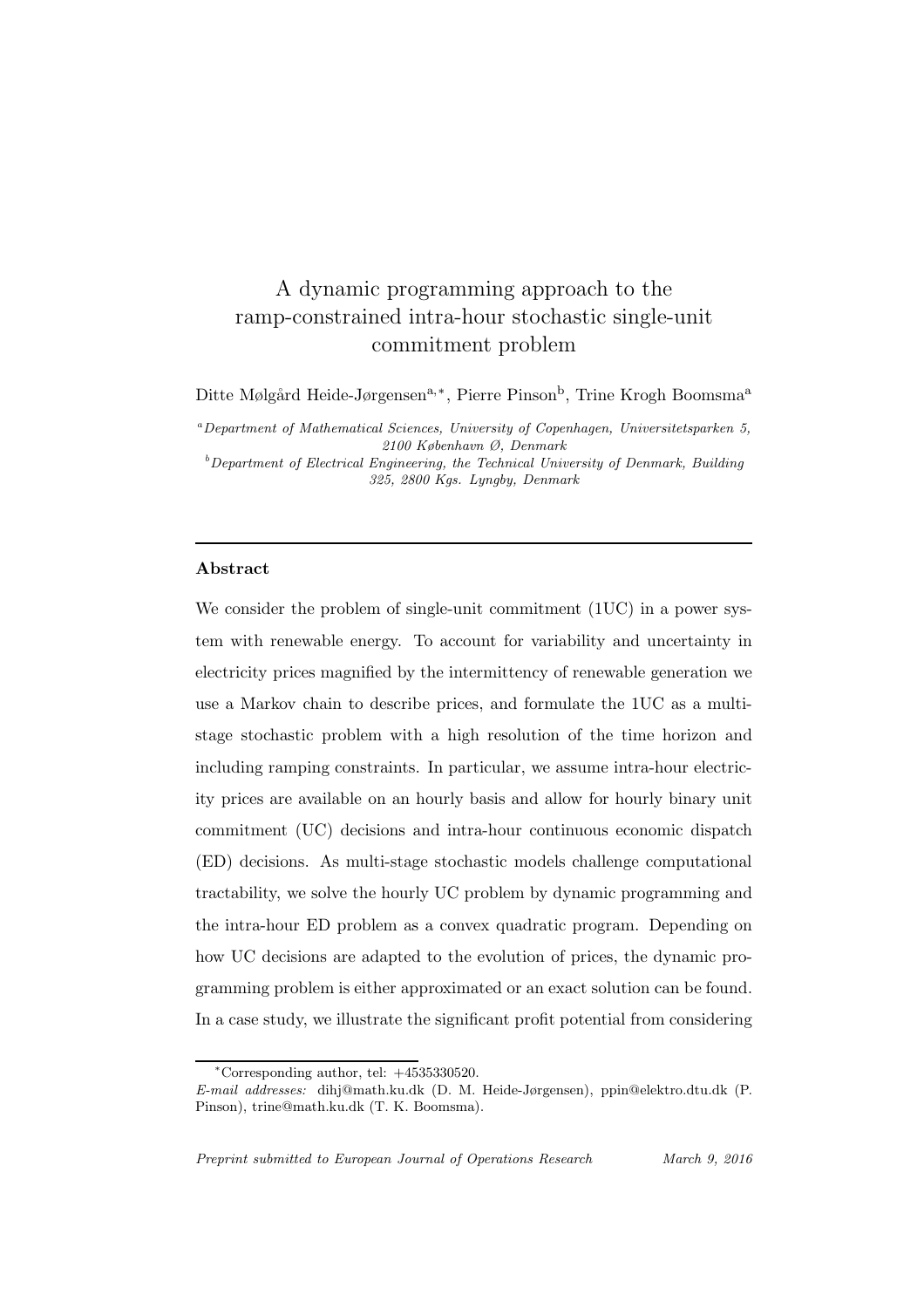the high time resolution and taking into account the ability to ramp. *Keywords:* Dynamic programming, OR in energy, Stochastic programming, Unit Commitment, Markov processes

## <span id="page-1-0"></span>1. Introduction

In a regulated market, the unit commitment problem (UC) is solved by a central planner operating all units in the system to minimize total production cost and ensure that total supply matches total demand. An early review on the UC problem is found in [Sheble and Fahd](#page-29-0) [\(1994\)](#page-29-0) and for a state-of-the-art model, see [Gollmer et al.](#page-29-1) [\(2000\)](#page-29-1). Previously, there has been an interest in stochastic extensions considering uncertain demand, see e.g. [Bunn and Paschentis](#page-29-2) [\(1986](#page-29-2)). As the quality of demand forecasts has increased, however, demand is often assumed to be known and more effort has been put into different solution methods. An example is the dynamic programming (DP) solution by [Rong et al.](#page-29-3) [\(2008](#page-29-3)), in which they reduce the dimension of the DP problem by relaxing the integrality conditions of the on/off state variables and committing subsets of units sequentially. An alternative is Lagrangian relaxation of unit coupling balance constraints, see [Zhuang and Galiana](#page-29-4) [\(1988\)](#page-29-4), [Muckstadt and Koenig](#page-29-5) [\(1977](#page-29-5)) and [Frangioni et al.](#page-29-6) [\(2008\)](#page-29-6). This decouples the units, and the UC can be solved for one unit at a time, making DP directly applicable.

During the 1990s, the electricity market went through a deregulation. As a result, planning is no longer made by a central planner, but rather by independent power producers with the objective of profit maximization, since the market now ensures that total supply matches total demand. This problem has likewise been studied in the literature, often as a subproblem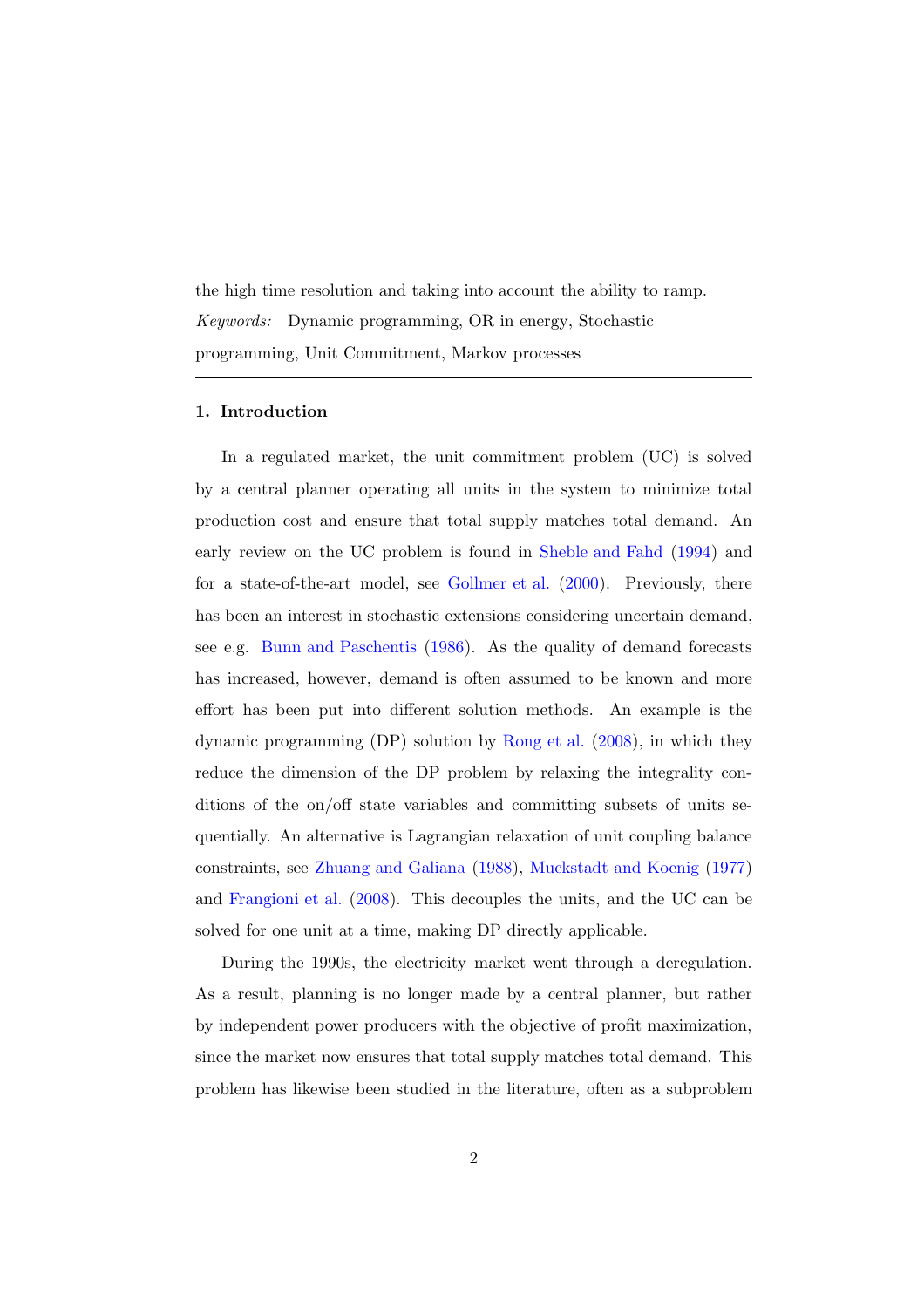of the Lagrangian relaxation of the system wide UC problem, but also independently, see e.g. [Arroyo and Conejo](#page-30-0) [\(2000](#page-30-0)) and [Frangioni and Gentile](#page-30-1) [\(2006\)](#page-30-1).

In recent years, the increasing deployment of intermittent renewable generation in power systems challenges the balancing of supply and demand. This also makes electricity prices more varying and less predictable. To account for the resulting uncertainty in supply, the literature has proposed stochastic programming formulations of the UC problem, see for example [Papavasiliou and Oren](#page-30-2) [\(2013](#page-30-2)), [Bouffard and Galiana](#page-30-3) [\(2008](#page-30-3)), [Morales et al.](#page-30-4) [\(2009\)](#page-30-4) and [Pritchard et al.](#page-30-5) [\(2010](#page-30-5)). Typically, uncertainty is represented by a so-called scenario tree that branches in each stage. This implies a copying of decision variables for each scenario and, thus, the number of variables grows exponentially with the number of stages. Especially the copying of binary variables is likely to make multi-stage problems computationally intractable. Consequently, most stochastic programming formulations are two-stage (as all of the above), and even when multi-stage models are considered, as in Nowak and Römisch [\(2000\)](#page-31-0), the number of stages is rather small. Hence, these models do not capture the frequent update of production forecasts etc. Furthermore, many problem formulations suggested in the literature (again, as all of the above) consider hourly time intervals. Renewable generation and wind power in particular, however, shows significant variations within an hour that are not visible at an hourly level. For this reason, time resolutions higher than the usual hourly resolution of the scheduling horizon are necessary, as demonstrated by the simulation models of sequential electricity markets in [Jaehnert and Doorman](#page-31-1) [\(2012\)](#page-31-1) and [Ela and O'Malley](#page-31-2) [\(2012\)](#page-31-2). This further increases the complexity of the problem and thereby also the task of solving it. In the application of Lagrangian relaxation to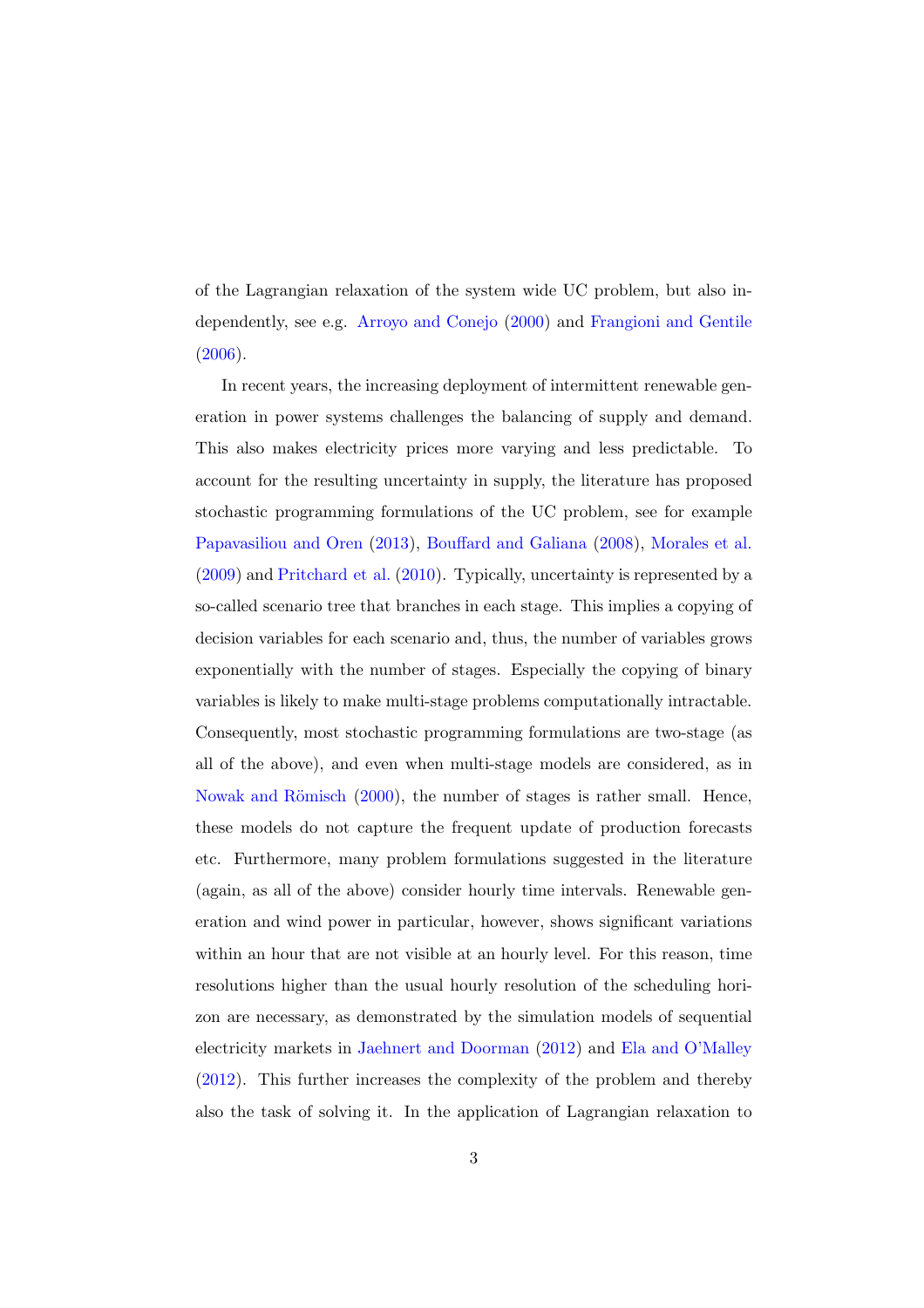the stochastic central planner UC problem, variability and uncertainty of renewable generation is reflected in the shadow price of electricity (i.e. the Lagrangian multiplier). In the UC problems of independent power producers, renewable generation likewise produces variability and uncertainty in the market price of electricity [Tseng and Barz](#page-31-3) [\(2002](#page-31-3)). With renewables in the system, the variability of prices is clearly visible on an intra-hour level, as shown in Figure [1.](#page-3-0)



<span id="page-3-0"></span>Figure 1: The electricity price on February 15th 2013 from 6 to 8 AM in New South Wales, Australia, which at this time had a wind capacity penetration of 27%.

We refer to the 1UC problem with uncertainty in the objective function as the stochastic 1UC. The large number of binary variables in this problem has also occasionally been handled by DP, see e.g. [Tseng and Barz](#page-31-3) [\(2002](#page-31-3)) for a backward dynamic programming approach. The drawback of the dynamic programming approach is that the straightforward application cannot handle constraints on the continuous variables across time intervals, such as ramping constraints without approximation by discretization. An example is provided by [Tseng and Barz](#page-31-3) [\(2002](#page-31-3)), who propose to either discretize the production variables or handle the constraints heuristically. Another approach is presented in [Frangioni and Gentile](#page-30-1) [\(2006](#page-30-1)), in which the authors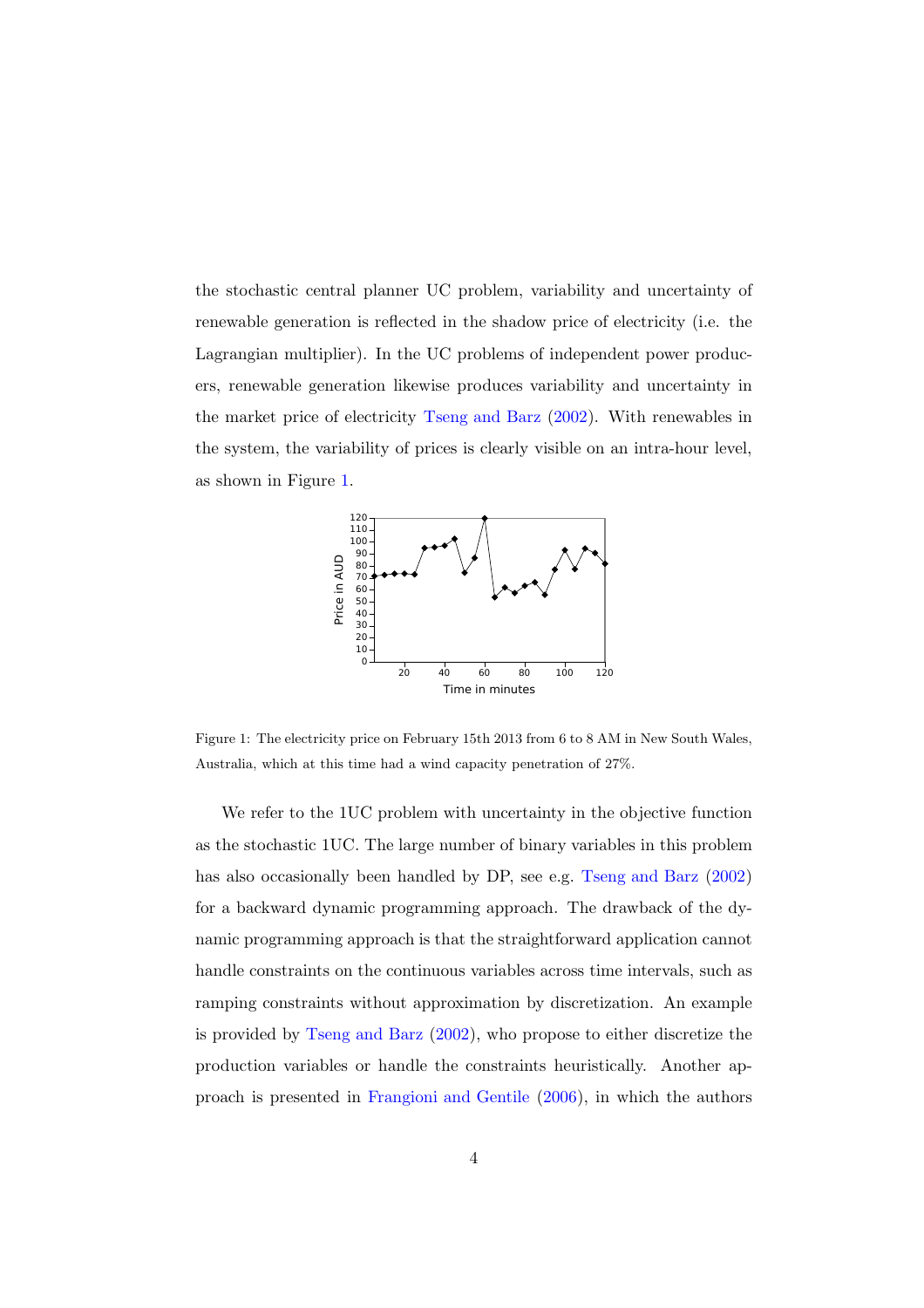propose a forward moving dynamic programming algorithm in which the online or offline status of the unit determines the stages. In particular, the dynamic programming subproblem in online stages consists of production scheduling between the start-up of the unit in the beginning of the stage and the shut-down in the end. This way, ramping of generating units applies only to time intervals within a stage and not across stages.

Different market designs have been implemented throughout various power markets. Today, many markets such as Nord Pool<sup>[2](#page-4-0)</sup> for the Nordic countries, clears the day-ahead market with an hourly time resolution. The intra-day market subsequently handles unplanned changes in production and consumption by a settling of the balancing market an hour ahead of operation. Other markets such as the Australian National Electricity Market (NEM) are operated as real-time spot markets that settle every half hour, calculating electricity prices every five minutes<sup>[3](#page-4-1)</sup>. Such markets settled several times a day may easier accommodate the variations in renewable energy production, making the modelling of this market design increasingly relevant.

In this paper, we formulate the stochastic 1UC problem in a real-time market similar to the NEM with a 24 hour time horizon and updated information of five minute electricity prices every hour. This framework captures daily variations in the electricity price and allows generating units to start up and ramp up if it is profitable in the longer run. The resulting model is a multi-stage stochastic problem with hourly stages and high time resolution. To the best of our knowledge such a model has not previously been consid-

<sup>2</sup> See www.nordpoolspot.com.

<span id="page-4-1"></span><span id="page-4-0"></span><sup>3</sup> See www.aemo.com.au.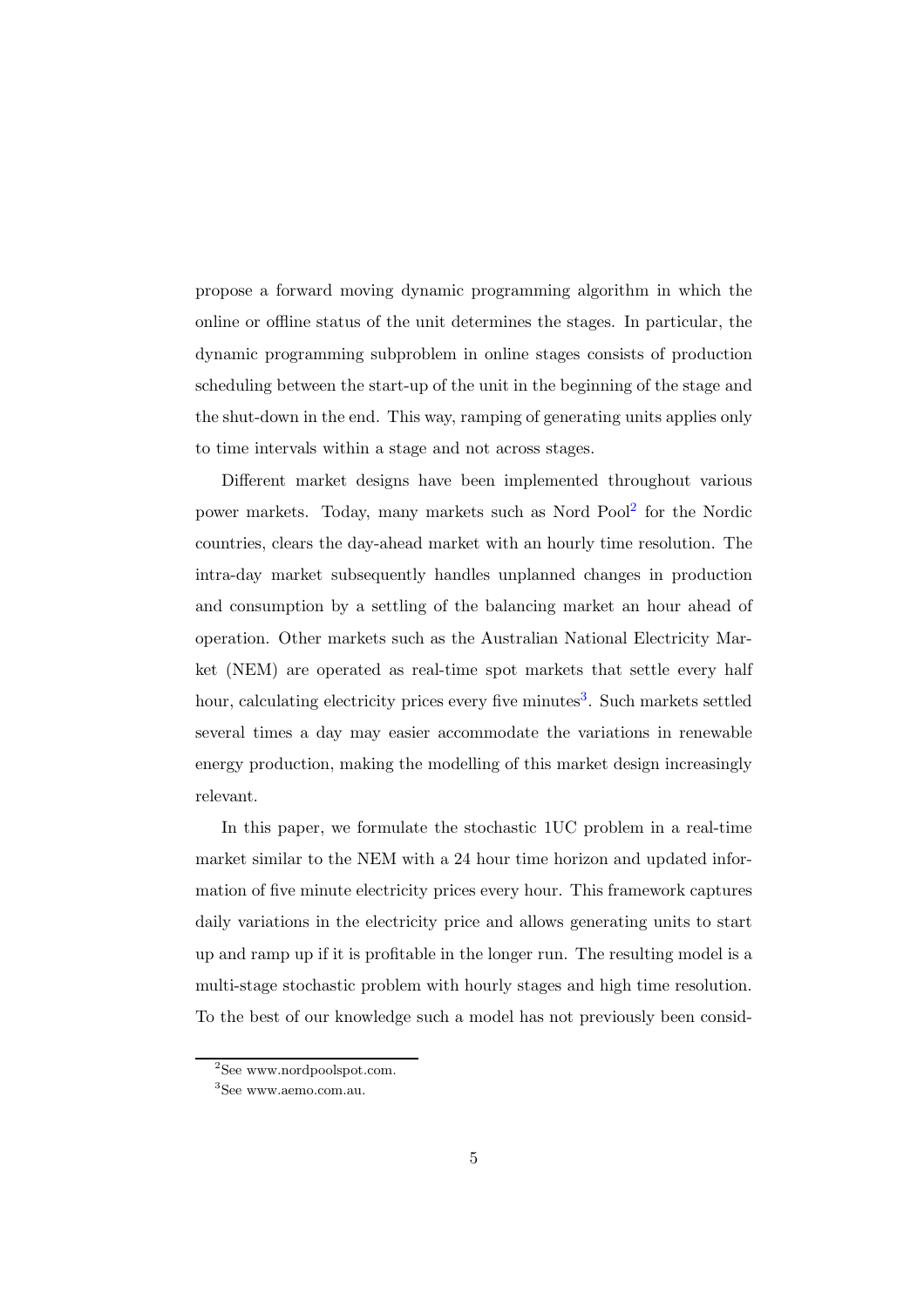ered. To model the uncertainty of prices, we assume a time-inhomogeneous first-order finite-state discrete-time Markov chain (MC). The Markov property allows for the inclusion of temporal correlation in prices while facilitating the application of the dynamic programming algorithm, since the current state only depends on the immediately preceding stage.

The paper is structured as follows. First, the decomposition of the UC to the 1UC is explained in Section [2,](#page-5-0) which also contains the DP approaches. The DP application to the stochastic 1UC model with ramping is presented in Section [3,](#page-8-0) while details on the Markov chain for electricity prices are found in Section [4.](#page-16-0) Section [5](#page-19-0) contains the numerical results from the model. Finally, the contributions of the paper are summarized and discussed in Section [6.](#page-26-0)

#### <span id="page-5-0"></span>2. Methodology

The unit commitment problem determines when to start up and shut down a power producing unit. We consider a given time horizon,  $\mathcal{T} =$  $\{1, \ldots, T\}$ , and a set of power production units,  $\mathcal{I} = \{1, \ldots, I\}$ . For every  $i \in \mathcal{I}$  and  $h \in \mathcal{T}$ , the online status is represented by a binary variable  $u_{ih}$ , which is 1 when the unit is online, and 0 otherwise. The production level is a continuous variable  $q_{ih}$ . Furthermore,  $v_{ih}$  is a binary variable, which is 1 if unit *i* is started up at time *h*, and 0 otherwise. We let  $c_i^o$  denote the cost of being online,  $c_i^s$  represent the start-up cost and  $c_i(q) = aq^2 + bq + c$  the convex quadratic production cost for unit i. Now, we obtain the objective

$$
\min_{q_{ih}, u_{ih}, v_{ih}} \sum_{i=1}^{I} \sum_{h=1}^{T} \left( c(q_{ih}) - c_i^o u_{ih} - c_i^s v_{ih} \right). \tag{1}
$$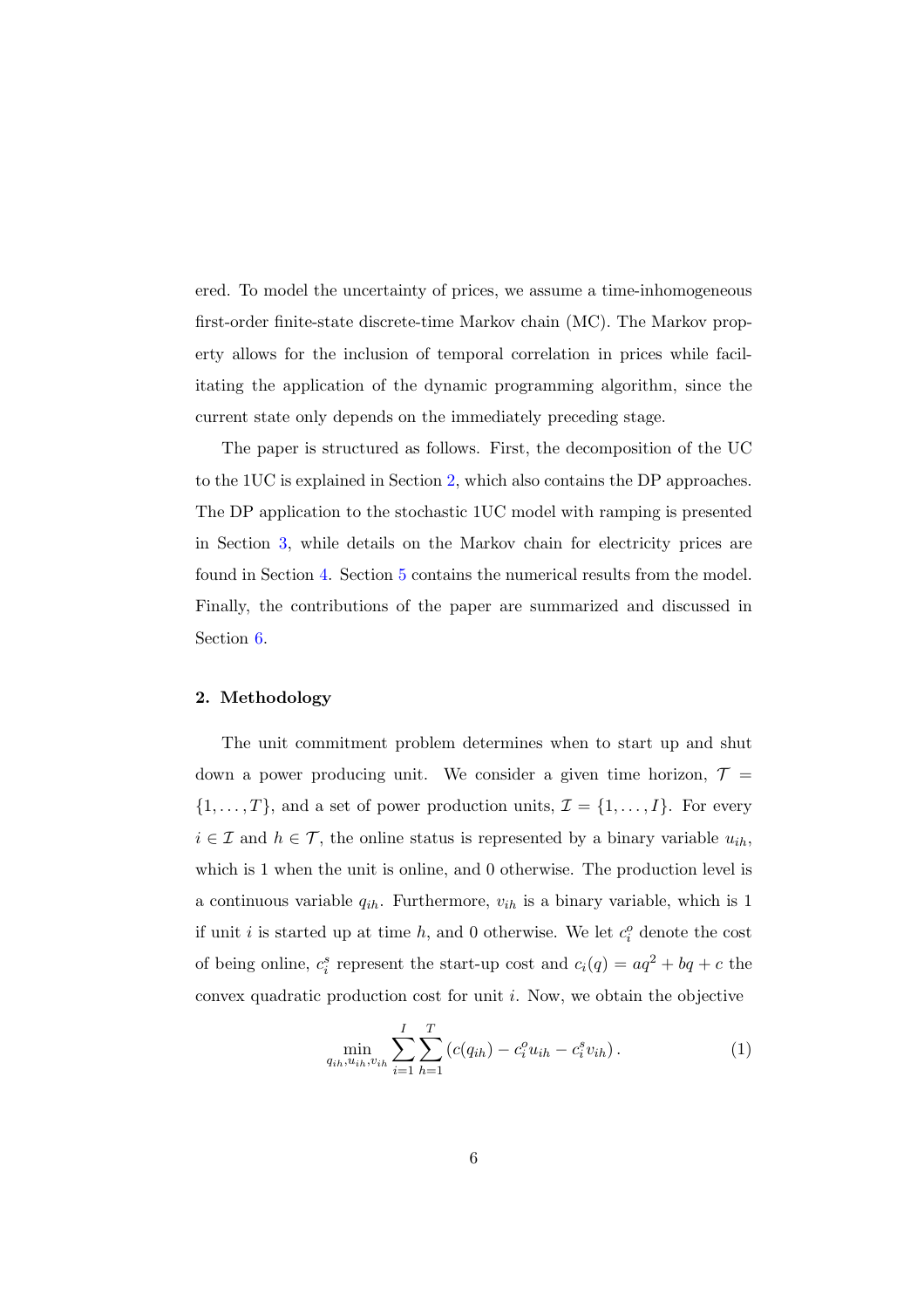The problem is subject to a set of balance constraints matching supply with demand,  $d_h$ , in every time interval,  $h$ ,

<span id="page-6-0"></span>
$$
\sum_{i=1}^{I} q_{ih} = d_h, \ \ h \in \mathcal{T}.
$$

Further constraints include technical restrictions on every unit, usually including minimum and maximum production limits,  $q_i^{min}$  and  $q_i^{max}$ ,

$$
q_i^{min} u_{ih} \le q_{ih} \le q_i^{max} u_{ih} \ \ h \in \mathcal{T}, i \in \mathcal{I}, \tag{3}
$$

ramping restrictions allowing the production level in two consecutive time intervals only to decrease by  $r_i^{down}$  or increase by  $r_i^{up}$  $i^{\mu}$ ,

$$
-r_i^{down} \le q_{ih+1} - q_{ih} \le r_i^{up} \quad h \in \mathcal{T},\tag{4}
$$

and minimum up- and down-time constraints ensuring that the unit is online in at least  $T_i^{up}$  $i^{up}$  consecutive time intervals and offline in at least  $T_i^{down}$ consecutive time intervals when the online/offline status changes

$$
u_{ih} - u_{ih-1} \le u_{ik}, \ \ k = h + 1, \dots, h + T^{up} - 1, h \in \mathcal{T}, i \in \mathcal{I}, \tag{5}
$$

$$
u_{ih-1} - u_{ih} \le 1 - u_{ik}, \ \ k = h + 1, \dots, h + T^{down} - 1, h \in \mathcal{T}, i \in \mathcal{I}. \tag{6}
$$

Finally, logical constraints relate the binary start-up variable to the binary unit commitment variable

<span id="page-6-1"></span>
$$
u_{ih} - u_{ih-1} \le v_{ih}, \ \ h \in \mathcal{T}, i \in \mathcal{I}.\tag{7}
$$

This is a deterministic mixed integer programming formulation of the problem, which, as mentioned in Section [1,](#page-1-0) can be solved e.g. by Lagrangian relaxation. If we denote the Lagrangian multipliers, also known as the shadow prices, by  $\lambda_h, h \in \mathcal{T}$ , the Lagrangian single unit problem is

$$
\mathcal{L}_i(\lambda) = \max_{q_h, u_h, v_h} \sum_{h \in \mathcal{T}} \left( \lambda_h q_h - c_i(q_h) - c_i^o u_h - c_i^s v_h \right),\tag{8}
$$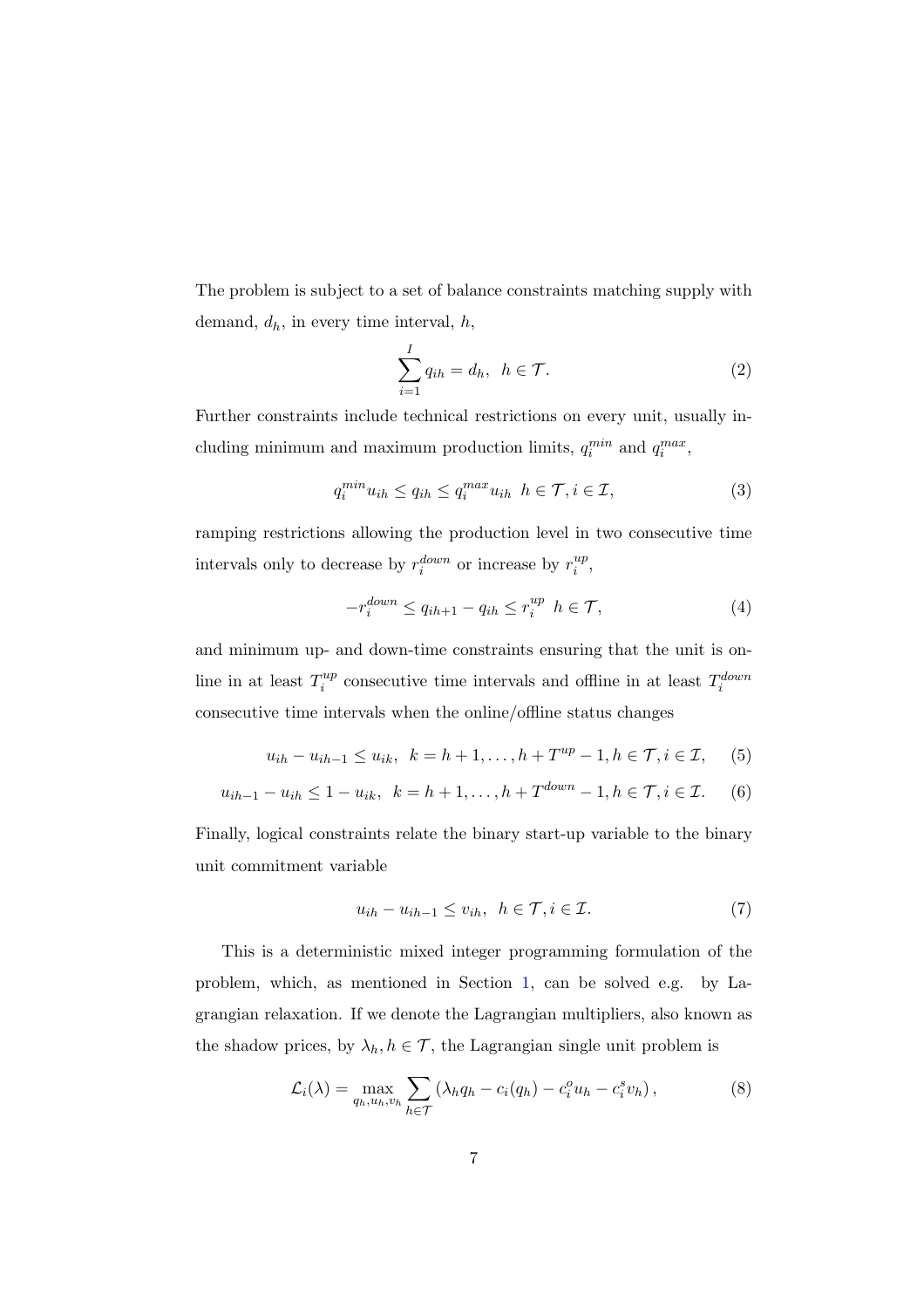subject to  $(3)-(7)$  $(3)-(7)$  with the unit index of the variables omitted. To accelerate the solution process these subproblems could be solved in parallel as the subproblems of the Lagrangian relaxation in [Papavasiliou et al.](#page-31-4) [\(2015](#page-31-4)). The Lagrangian dual is

$$
\min_{\lambda} \sum_{i \in \mathcal{I}} \mathcal{L}_i(\lambda) - \sum_{h \in \mathcal{T}} d_h,
$$

which provides an upper bound to the UC problem.

Solving the Lagrangian 1UC subproblem corresponds to solving the profit maximising 1UC problem in a deregulated market. Denoting by  $p_h$ the market price for every  $h \in \mathcal{T}$ , the problem is

$$
\max_{q_h, u_h, v_h} \sum_{h \in \mathcal{T}} \left( p_h q_h - c_i(q_h) - c_i^o u_h - c_i^s v_h \right),\tag{9}
$$

under the constraints  $(3)-(7)$  $(3)-(7)$ , again with the unit index of the variables omitted.

We propose two formulations of the stochastic 1UC problem, which differ in how decisions are adapted to the evolution of prices. In the first formulation, we assume that the online/offline status of the unit is adapted to the price on an hourly basis (as is the production schedule). This corresponds to extending the stochastic approach of [Tseng and Barz](#page-31-3) [\(2002](#page-31-3)) to a backwards dynamic programming algorithm with high time resolution and a discretization of the production variables at an hourly level to include ramping constraints. In the second formulation, we further assume the number of hours online/offline is adapted to the prices (as is the production schedule for the entire online/offline period). This results in an extension of [Frangioni and Gentile](#page-30-1) [\(2006](#page-30-1)) likewise to a stochastic backwards dynamic programming algorithm with high time resolution, but with stages consisting of online and offline periods. The latter approach allows us to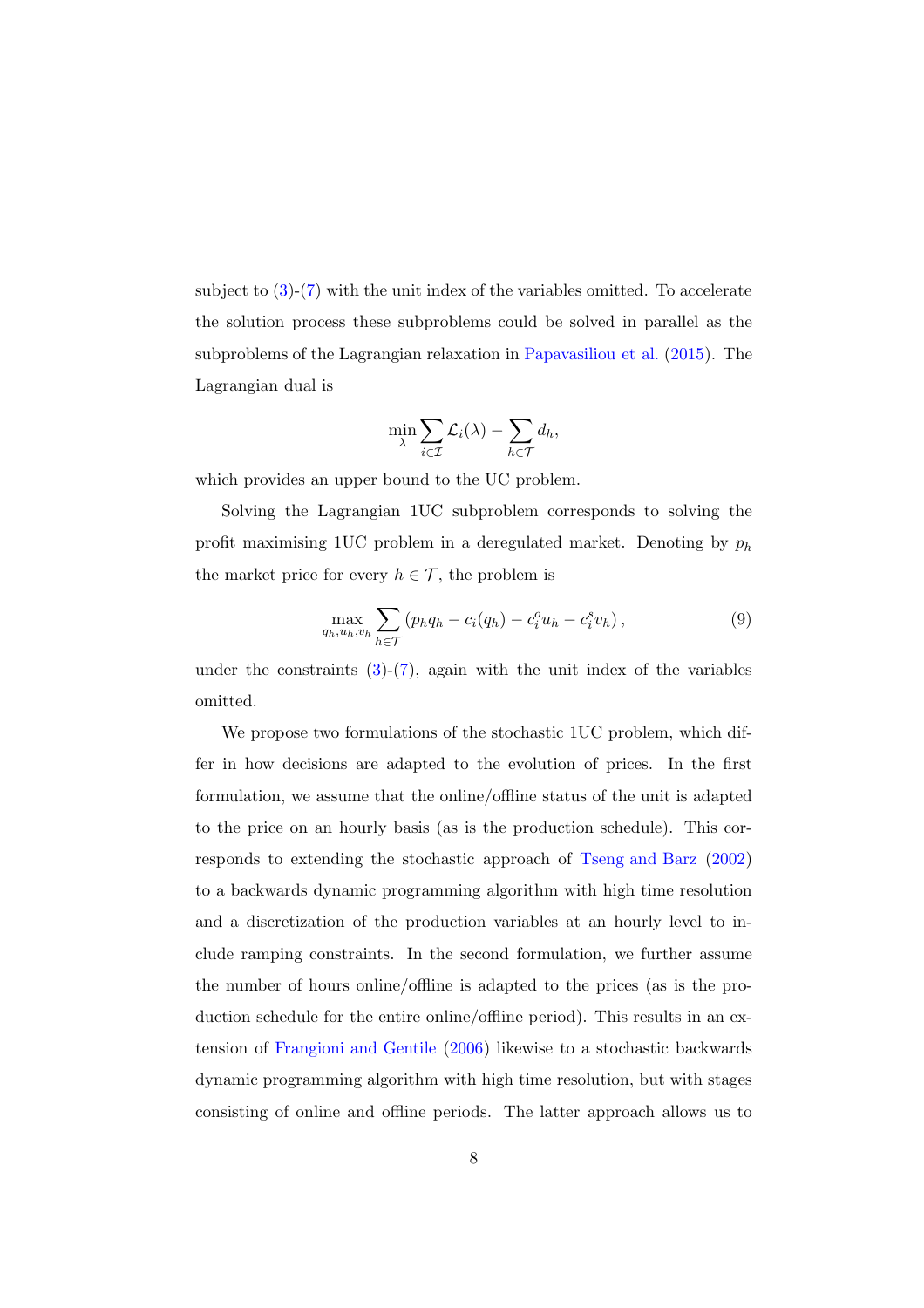consider ramping restrictions without discretizing the continuous production variables. It therefore has the advantage of an exact solution, whereas the solution to the first has to be approximated. Both models enable a higher time resolution than hourly without compromising computational tractability even for a stochastic model with many binary variables. We show that the second formulation provides a lower bound to the first, as this can be seen as a stronger non-anticipativity condition in stochastic programming. We use a case study to illustrate and quantify and importance of a fine time resolution, ramping constraints, and the inclusion of uncertainty in a power system with a significant share of renewable energy.

#### <span id="page-8-0"></span>3. Stochastic single-unit commitment and intra-hour dispatch

#### *3.1. A dynamic programming formulation for the 1UC*

In the dynamic programming formulation of the 1UC problem we let a state be defined by the status of the unit in the preceding hour,  $u_{h-1}$ , i.e. whether the unit was online or offline, how long the unit has been online or offline,  $\tau$ , and a price vector,  $\mathbf{p}_h$ , of the intra-hour electricity prices in hour h. We denote the stages by  $h = 1, \ldots, T$ , which in our case represents the hours of a  $T = 24$  hour time horizon. We solve the intra-hour subproblem for each stage deciding the production level in each intra-hour time interval. These subproblems are ED problems since the binary online/offline decision variables are decided on the hourly basis in the DP formulation.

As above we let start-up (/shut-down) cost be denoted by  $c_h^s(u_{h-1}, u_h)$ , and online (/offline) cost,  $c_h^o(u_h)$ . Offline and shut-down costs may be zero as in Section [2,](#page-5-0) but it is not necessary for the following to work.

We denote the value function of the intra-hour ED problem by  $f_h(\mathbf{p}_h)$ .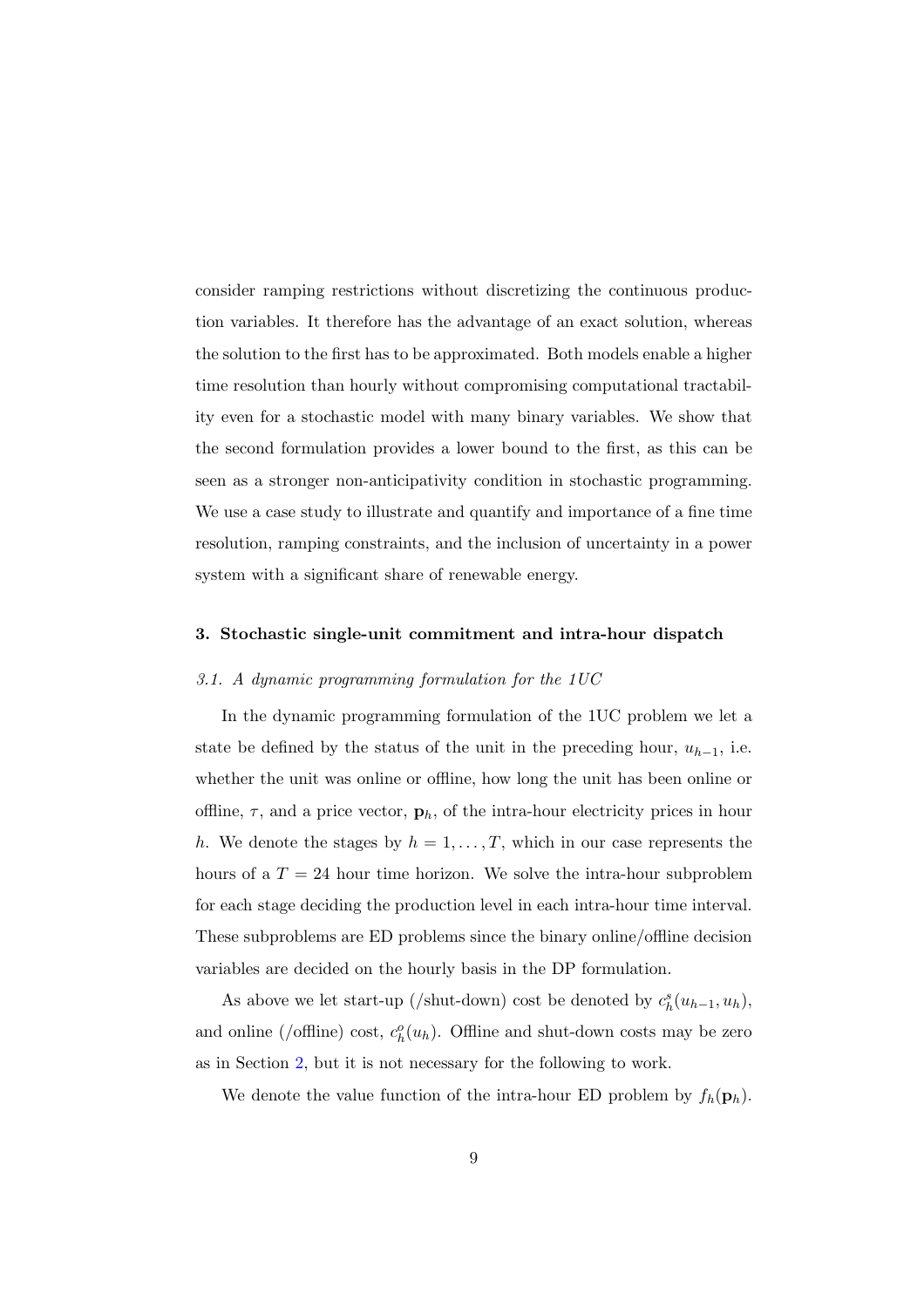The dynamic programming recursion is as follows. If the unit was offline in stage  $h-1$  we denote the expected future profit from stage h and onwards by  $F_h^0$ . If, furthermore, the unit has been offline for at least  $T^{down}$  hours it can either start up or remain offline, and hence,

$$
F_h^0(T^{down}, \mathbf{p}_h) = \max \Big\{ c_h^s(0, u_h) + c_h^o(u_h) + (f_h(\mathbf{p}_h) + \mathbb{E}[F_{h+1}^1(0, \mathbf{p}_{h+1}) | \mathbf{p}_h]) u_h + \mathbb{E}[F_{h+1}^0(T^{down}, \mathbf{p}_{h+1}) | \mathbf{p}_h] (1 - u_h) : u_h \in \{0, 1\} \Big\}.
$$

For  $\tau \in \{0, \ldots, T^{down} - 1\}$  the unit has to remain offline due to the minimum down-time restrictions, and thus,

$$
F_h^0(\tau, \mathbf{p}_h) = c_h^0(0) + \mathbb{E}[F_{h+1}^0(\tau+1, \mathbf{p}_{h+1})|\mathbf{p}_h].
$$

If the unit was online in stage  $h-1$  we denote the expected future profit for from stage h and onwards by  $F_h^1$ . If the unit has been online for at least  $T^{up}$ hours and the production level in the previous hour is at minimum capacity it can remain online or shut down,

$$
F_h^1(T^{up}, \mathbf{p}_h) = \max \left\{ c_h^s(1, u_h) + c_h^o(u_h) + (f_h(\mathbf{p}_h) + \mathbb{E}[F_{h+1}^1(T^{up}, \mathbf{p}_{h+1}) | \mathbf{p}_h])u_h + \mathbb{E}[F_{h+1}^0(0, \mathbf{p}_{h+1}) | \mathbf{p}_h](1 - u_h) : u_h \in \{0, 1\} \right\}.
$$

For  $\tau \in \{0, \ldots, T^{up} - 1\}$ , the unit has to remain online due to the minimum up-time restrictions,

$$
F_h^1(\tau, \mathbf{p}_h) = c_h^o(1) + f_h(\mathbf{p}_h) + \mathbb{E}[F_{h+1}^1(\tau+1, \mathbf{p}_{h+1})|\mathbf{p}_h].
$$

#### *3.2. Economic dispatch with high time resolution*

We solve the economic dispatch (ED) problem as a convex quadratic programming problem assuming the variable costs,  $c(q_t)$ , are quadratic and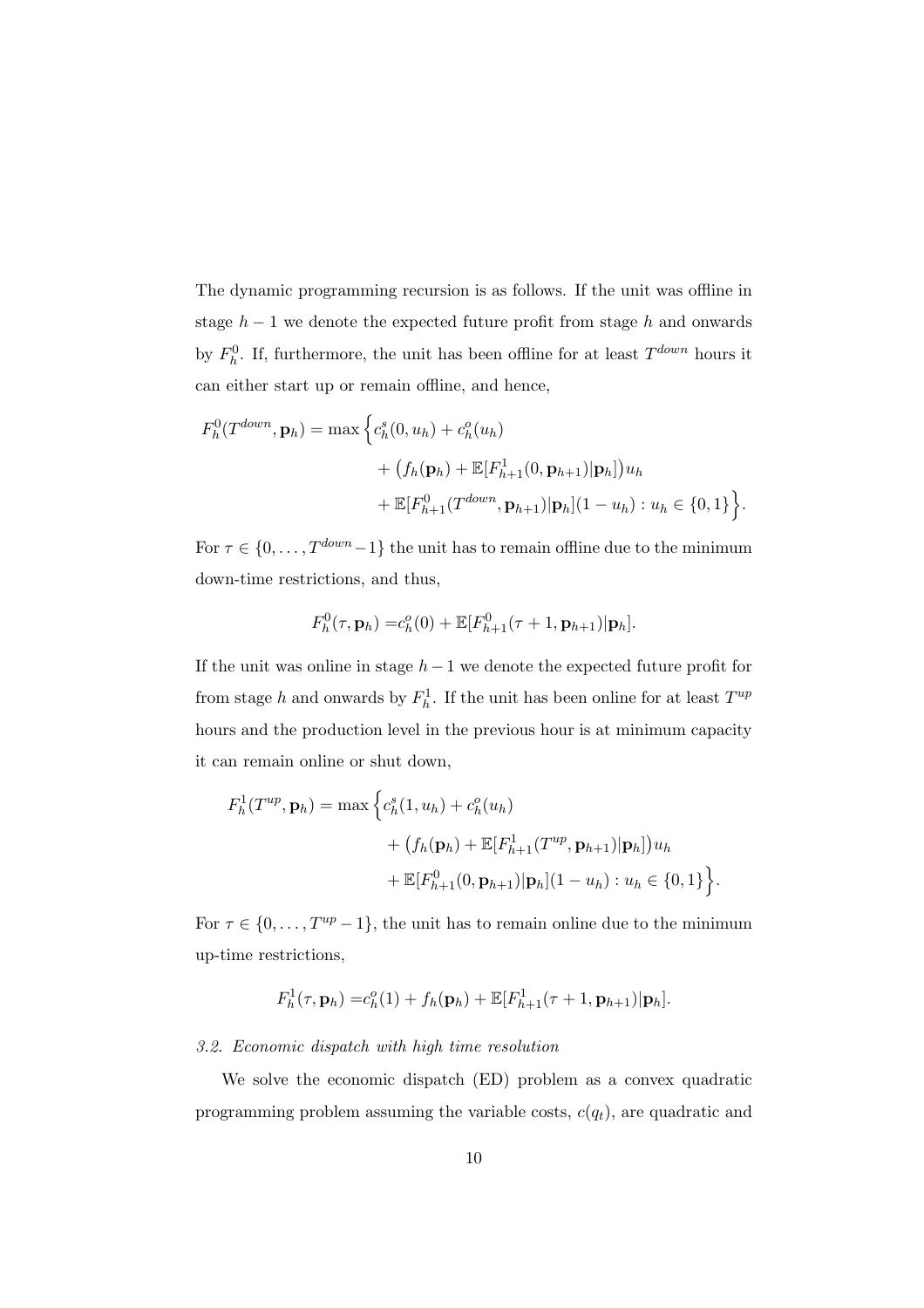convex. In accordance with operational practice, production levels may be changed every few minutes, whereas start up or shut down of units takes longer and is often made on an hourly basis. We therefore allow for a higher time resolution in the ED problem by assuming that each time interval of the UC problem is divided into a number of intra-hour time intervals  $t =$  $1, \ldots, T_h$ . The production level in each time interval is subject to capacity constraints and the objective is to maximize profit. Letting  $\mathbf{p}_h = (p_t)_{t=1}^{T_h}$ , the ED problem is

$$
f_h(\mathbf{p}_h) = \max \sum_{t=1}^{T_h} (p_t q_t - c(q_t))
$$
  
st  $q^{min} \le q_t \le q^{max}, t = 1, ..., T_h.$ 

#### *3.3. Non-anticipativity*

In the above, we assume that the online/offline status of the unit is adapted to the price on an hourly basis. More specifically, we assume that the electricity prices of the current hour are known in the beginning of the hour enabling the producer to decide whether to remain online/offline or shut down/start up. In stochastic programming terms, this corresponds to the following so-called non-anticipativity constraints:

## **Assumption 1**(i)  $\mathbb{E}[u_h|\mathbf{p}_h] = u_h$ .

We likewise assume that the ED decisions are adapted to the price on an hourly basis, i.e.

## **Assumption 1**(ii) Let  $\mathbf{q}_h = (q_t)_{t=1}^{T_h}$ . Then  $\mathbb{E}[\mathbf{q}_h | \mathbf{p}_h] = \mathbf{q}_h$ .

We refer to this model as single-hour planning as opposed to the multihour planning presented in the following.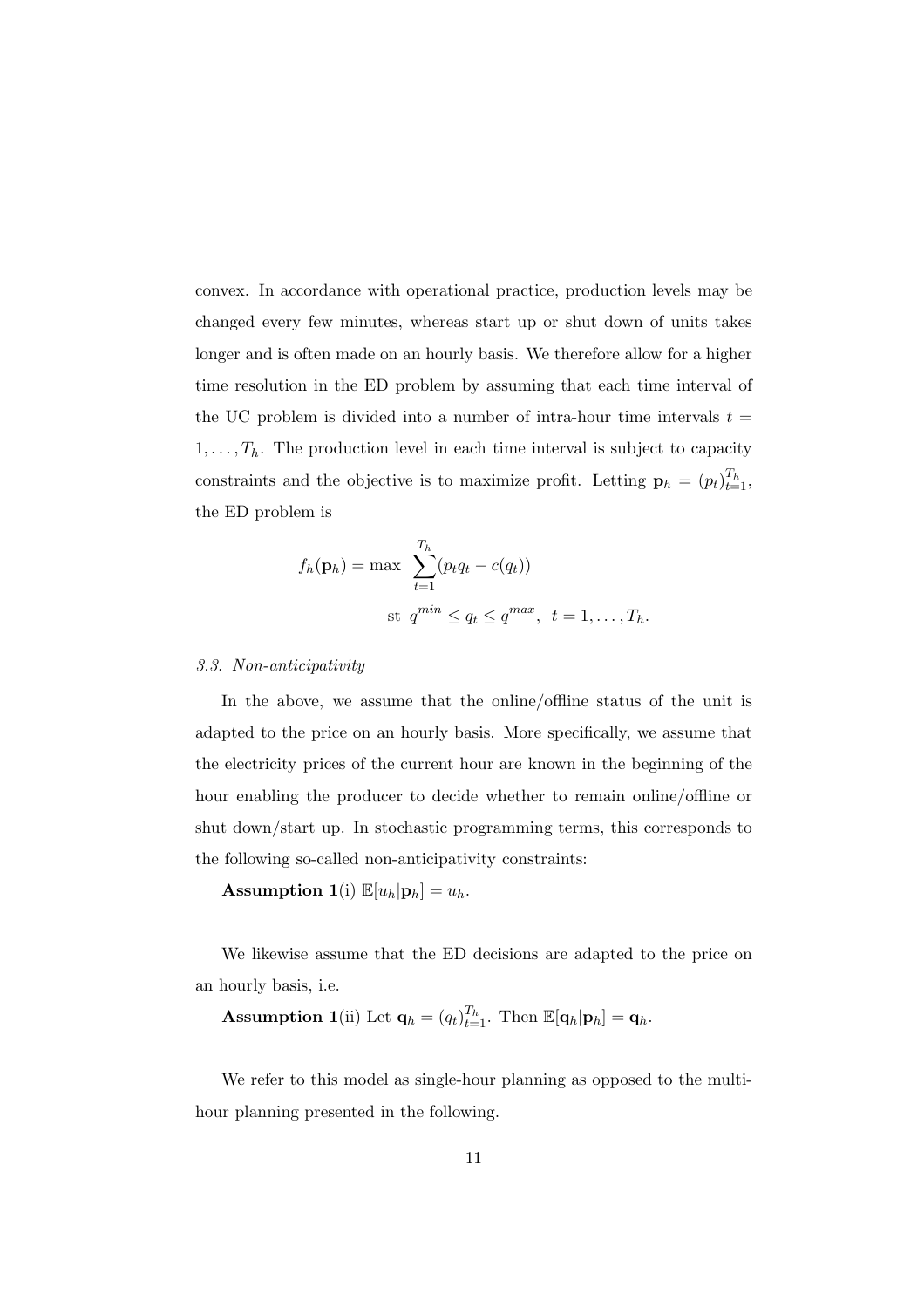## *3.4. A compact formulation*

The UC problem can be formulated in a more compact fashion, which we will exploit in the following sections. Let  $\mathbf{p}_{hk} = (\mathbf{p}_h, \dots, \mathbf{p}_k)$ , where  $\mathbf{p}_h = (p_t)_{t=1}^{T_h}$ , and let the multi-hour ED problem be

$$
f_{hk}(\mathbf{p}_{hk}) = \max \sum_{i=h}^{k} \sum_{t=1}^{T_i} (p_t q_t - c(q_t))
$$
  
st  $q^{min} \le q_t \le q^{max}, t = 1, ..., T_i, i = h, ..., k.$ 

Moreover, let  $c_{hk}^o(u_h) = \sum_{i=h}^k c_i^o(u_h)$ . By iterating until the unit is no longer forced online or offline (using the law of iterated expectations), the problem is equivalent to

$$
F_h^0(\mathbf{p}_h) = \max \Big\{ c_h^s(0, u_h) + (c_{hh+T^{up}-1}^0(u_h) + \mathbb{E}[f_{hh+T^{up}-1}(\mathbf{p}_{hh+T^{up}-1}) + F_{h+T^{up}}^1(\mathbf{p}_{h+T^{up}})|\mathbf{p}_h])u_h + ((c_{hh}^o(u_h) + \mathbb{E}[F_{h+1}^0(\mathbf{p}_{h+1})|\mathbf{p}_h])(1 - u_h) : u_h \in \{0, 1\} \Big\},\,
$$

and

$$
F_h^1(\mathbf{p}_h) = \max \Big\{ c_h^s(1, u_h) + (c_{hh}^o(u_h) + f_{hh}(\mathbf{p}_{hh}) + \mathbb{E}[F_{h+1}^1(\mathbf{p}_{h+1}))|\mathbf{p}_h] \Big\} u_h + (c_{hh+T^{down}-1}^o(u_h) + \mathbb{E}[F_{h+T^{down}}^0(\mathbf{p}_{h+T^{down}})|\mathbf{p}_h]) (1 - u_h) : u_h \in \{0, 1\} \Big\}.
$$

Note that in this formulation, the multi-hour ED subproblem of  $F^0$  is a multi-stage problem (with hourly stages) due to the non-anticipativity constraints.

#### *3.5. Strong non-anticipativity*

As an alternative to Assumption 1, we may assume that the decision to start up/shut down and *the number of hours* to remain offline/online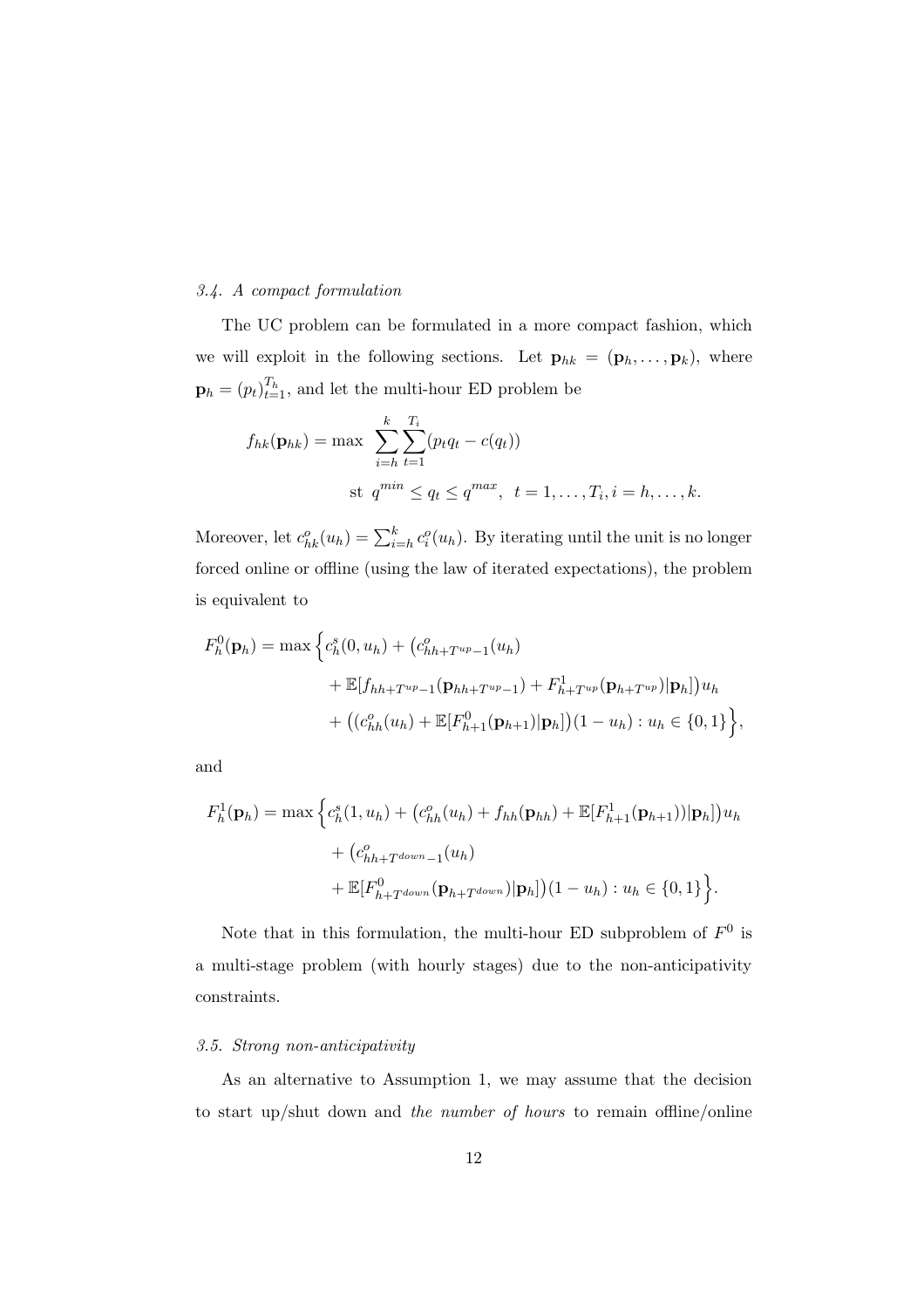depend on the prices in a given hour. In stochastic programming terms, this corresponds to a stronger non-anticipativity condition and can be formulated as

**Assumption 2(i)** Let  $k_h = \min\{k \geq h : u_h \neq u_{k+1}\}$ , i.e. the first time the unit changes status. Then  $\mathbb{E}[k_h|\mathbf{p}_h] = k_h$ .

We likewise assume strong non-anticipativity in the ED problem. Formally, we impose

**Assumption 2**(ii) Let  $\mathbf{q}_h = (q_t)_{t=1}^{T_h}$  and  $k_h = \min\{k \geq h : u_h \neq u_{k+1}\}.$ Then  $\mathbb{E}[\mathbf{q}_k|\mathbf{p}_h] = \mathbf{q}_k, \ \ k = h, \ldots, k_h.$ 

## *3.6. Multi-hour planning*

We denote the UC and ED value functions under Assumption 2 by  $\tilde{F}_h^0, \tilde{F}_h^1$ and  $\tilde{f}_{hk}$ . Note that with a stronger non-anticipativity condition, the multihour ED problem becomes the deterministic problem

$$
\tilde{f}_{hk_h}(\mathbf{p}_{hk_h}) = \max \sum_{k=h}^{k_h} \sum_{t=1}^{T_k} (\mathbb{E}[p_t|\mathbf{p}_h]q_t - c(q_t))
$$
  
st  $q^{min} \le q_t \le q^{max}, t = 1, ..., T_k, k = h, ..., k_h.$ 

Moreover, the DP problem becomes a shortest path problem. To see this, we may further iterate until the unit changes status. As a result, the DP formulation is equivalent to

$$
\tilde{F}_h^0(\mathbf{p}_h) = \max \Big\{ c_h^s(0,1) + c_{hk_h}^o(1) + \tilde{f}_{hk_h}(\mathbf{p}_{hk_h}) + \mathbb{E}[\tilde{F}_{k_h+1}^1(\mathbf{p}_{k_h+1})|\mathbf{p}_h] : k_h \in \{h + T^{up} - 1, \dots, T\} \Big\},
$$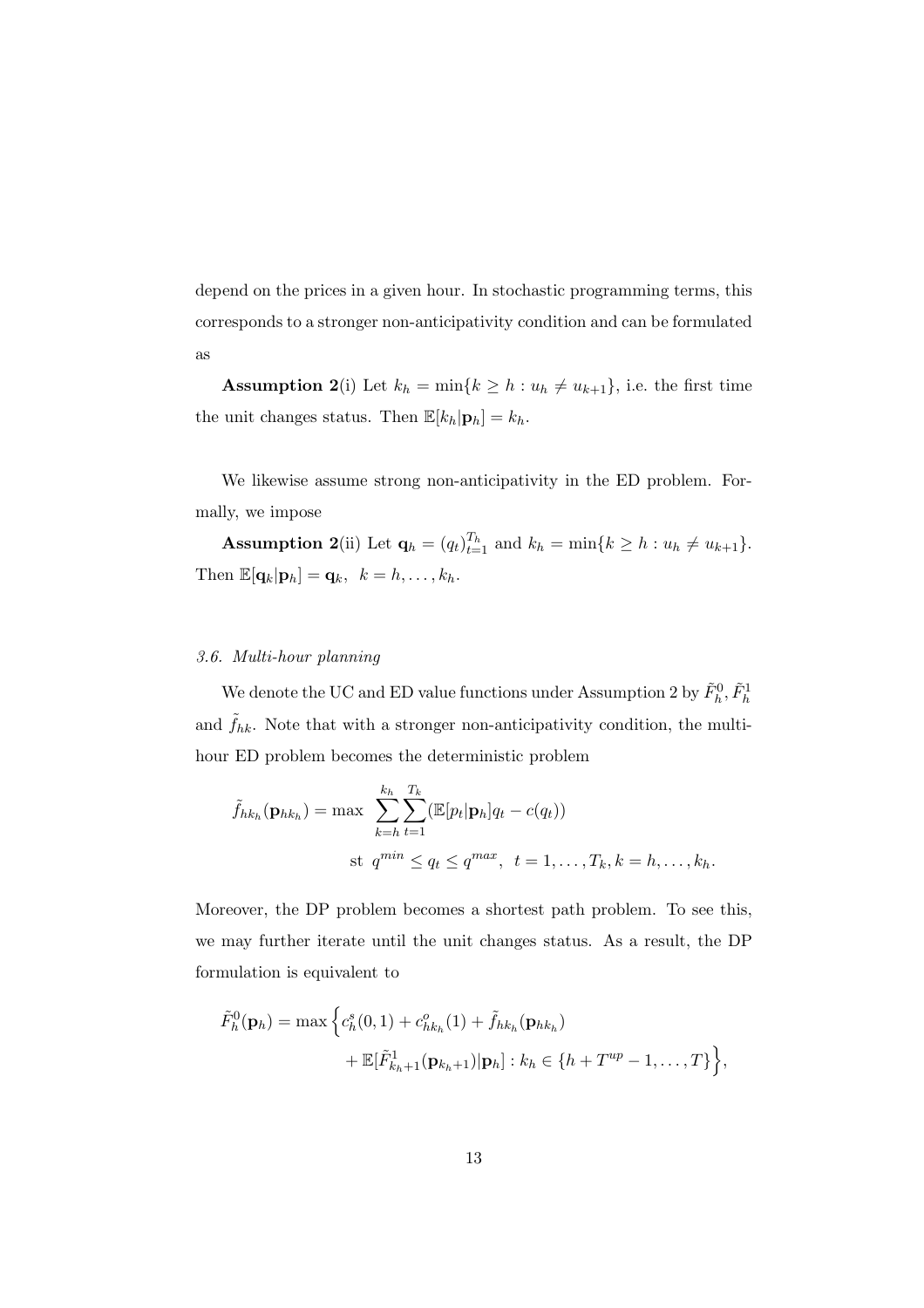and

$$
\tilde{F}_h^1(\mathbf{p}_h) = \max \Big\{ c_h^s(1,0) + c_{hk_h}^o(0) + \mathbb{E}[\tilde{F}_{k_h+1}^0(\mathbf{p}_{k_h+1}) | \mathbf{p}_h] : k_h \in \{ h + T^{down} - 1, ..., T \} \Big\}.
$$

Now consider a directed graph with nodes corresponding to feasible online periods (i.e. respecting minimum up-time restrictions) and arcs representing feasible offline periods going from one node corresponding to an online stage to another, while respecting minimum down-time restrictions. Furthermore, let arc costs represent start-up costs of the unit and let node costs represent the sum of online costs and the negative profits associated with each stage. Then the solution to the problem can be found as the shortest path between a source node with arcs to all nodes and a sink node with arcs coming in from all nodes (see [Frangioni and Gentile](#page-30-1) [\(2006\)](#page-30-1)). Note that in this formulation, the binary decisions to start-up/shut-down are replaced by the integral number of hours to remain online/offline.

The value function of the multi-hour planning problem provides a lower bound on the single-hour problem, i.e.

### Proposition 1

$$
\tilde{F}_h^j(\mathbf{p}_h) \leq F_h^j(\mathbf{p}_h), j = 0, 1.
$$

For a formal proof, see [Appendix A.](#page-27-0)

Without the stronger non-anticipativity, intra-hour dispatch *with ramping* requires discretization of the production level on an hourly basis. This is unnecessary in the case of the stronger non-anticipativity condition, which has an exact solution. We consider the inclusion of ramping constraints in the following section.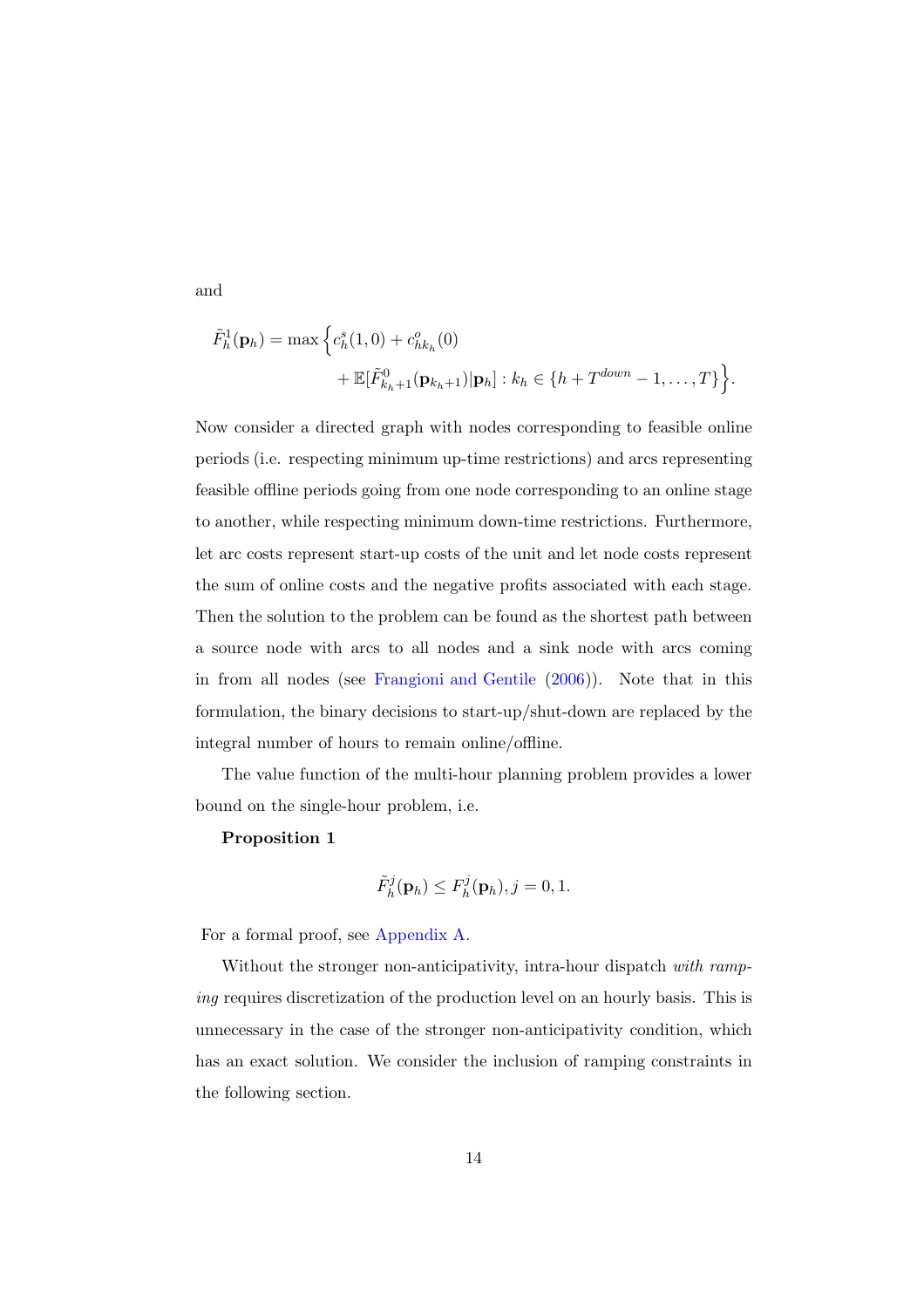## *3.7. Ramp-constrained single-hour planning*

To accommodate the inclusion of ramping constraints, we introduce an additional state variable,  $q_{h-1}$ , in the DP formulation that accounts for the production level in the last intra-hour time interval of the preceding hour.

The ramp-constrained intra-hour ED problem is then

$$
f_h(\mathbf{p}_h, q_{h-1}, q_h) = \max \sum_{t=1}^{T_h} (p_t q_t - c(q_t))
$$
  
st  $q^{min} \le q_t \le q^{max}, t = 1, ..., T_h$   

$$
-r^{down} \le q_{t+1} - q_t \le r^{up} t = 1, ..., T_h
$$
  

$$
q_0 = \begin{cases} q_{h-1}, & \text{if } q_{h-1} > 0 \\ q^{min} - r^{up}, & \text{if } q_{h-1} = 0, \end{cases}
$$
  

$$
q_{T_h} = q_h,
$$

where the condition on  $q_0$  ensures that the unit always starts production at  $q^{min}$  in the first time interval of the hour when it has been offline the previous hour.

We let  $Q = [q^{min}, q^{max}]$  and

$$
\tilde{Q}(q) = \begin{cases} Q \cap [q - T_h r^{down}, q + T_h r^{up}], & \text{if } q > 0, \\ Q \cap [q^{min}, q^{min} - r^{up} + T_h r^{up}], & \text{if } q = 0, \end{cases}
$$

such that the production level complies with the minimum and maximum production and can be reached within an hour  $(T_h$  intra-hour intervals) and thereby also comply with the ramping restrictions. The DP recursion is as follows. If the unit has been offline for at least  $T^{down}$  hours it can either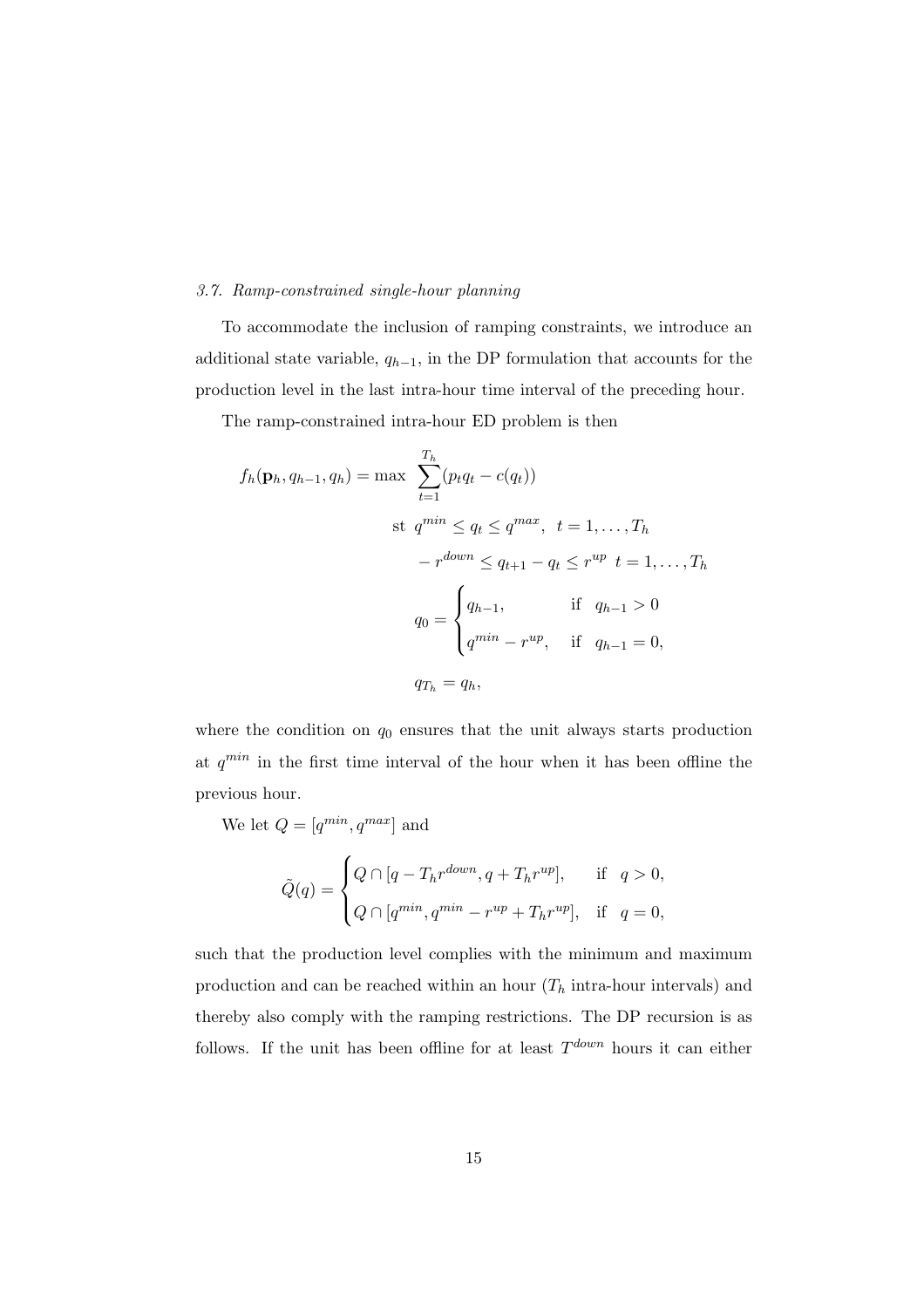remain offline or start up,

$$
F_h^0(T^{down}, \mathbf{p}_h) = \max \Big\{ c_h^s(0, u_h) + c_h^o(u_h) + \max \{ f_h(\mathbf{p}_h, 0, q_h) + \mathbb{E}[F_{h+1}^1(0, \mathbf{p}_h, q_h) | \mathbf{p}_h] : q_h \in \tilde{Q}(0) \} u_h + \mathbb{E}[F_{h+1}^0(T^{down}, \mathbf{p}_{h+1}) | \mathbf{p}_h] (1 - u_h) : u_h \in \{0, 1\} \Big\}.
$$

For  $\tau \in \{0, \ldots, T^{down} - 1\}$  it must stay offline,

$$
F_h^0(\tau, \mathbf{p}_h) = c_h^0(0) + \mathbb{E}[F_{h+1}^0(\tau+1, \mathbf{p}_{h+1})|\mathbf{p}_h].
$$

If the unit has been online for at least  $T^{up}$  hours it can shut down if the production level in the previous hour ends at  $q^{min}$ , otherwise it has to remain online. Hence,

$$
F_h^1(T^{up}, \mathbf{p}_h, q^{min}) = \max \left\{ c_h^s(1, u_h) + c_h^o(u_h) + \max \{ f_h(\mathbf{p}_h, q^{min}, q_h) \right.+ \mathbb{E}[F_{h+1}^1(T^{up}, \mathbf{p}_{h+1}, q_h) | \mathbf{p}_h] : q_h \in \tilde{Q}(q^{min}) \} u_h + \mathbb{E}[F_{h+1}^0(0, \mathbf{p}_{h+1}) | \mathbf{p}_h] (1 - u_h) : u_h \in \{0, 1\} \right\}.
$$

and for  $q_{h-1} > q^{min}$ 

$$
F_h^1(T^{up}, \mathbf{p}_h, q_{h-1}) = c_h^o(1) + \max \left\{ f_h(\mathbf{p}_h, q_{h-1}, q_h) + \mathbb{E}[F_{h+1}^1(T^{up}, \mathbf{p}_{h+1}, q_h)|\mathbf{p}_h] : q_h \in \tilde{Q}(q_{h-1}) \right\}.
$$

For  $\tau \in \{0, \ldots, T^{up} - 1\}$ , the unit likewise has to remain online,

$$
F_h^1(\tau, \mathbf{p}_h, q_{h-1}) = c_h^o(1) + \max \left\{ f_h(\mathbf{p}_h, q_{h-1}, q_h) + \mathbb{E}[F_{h+1}^1(\tau+1, \mathbf{p}_{h+1}, q_h)|\mathbf{p}_h] : q_h \in \tilde{Q}(q_{h-1}) \right\}
$$

In this problem, we have imposed Assumption 1. To solve it, we discretize the production level. Note that in spite of solving a problem with high-resolution time horizon, it is sufficient to discretize the production level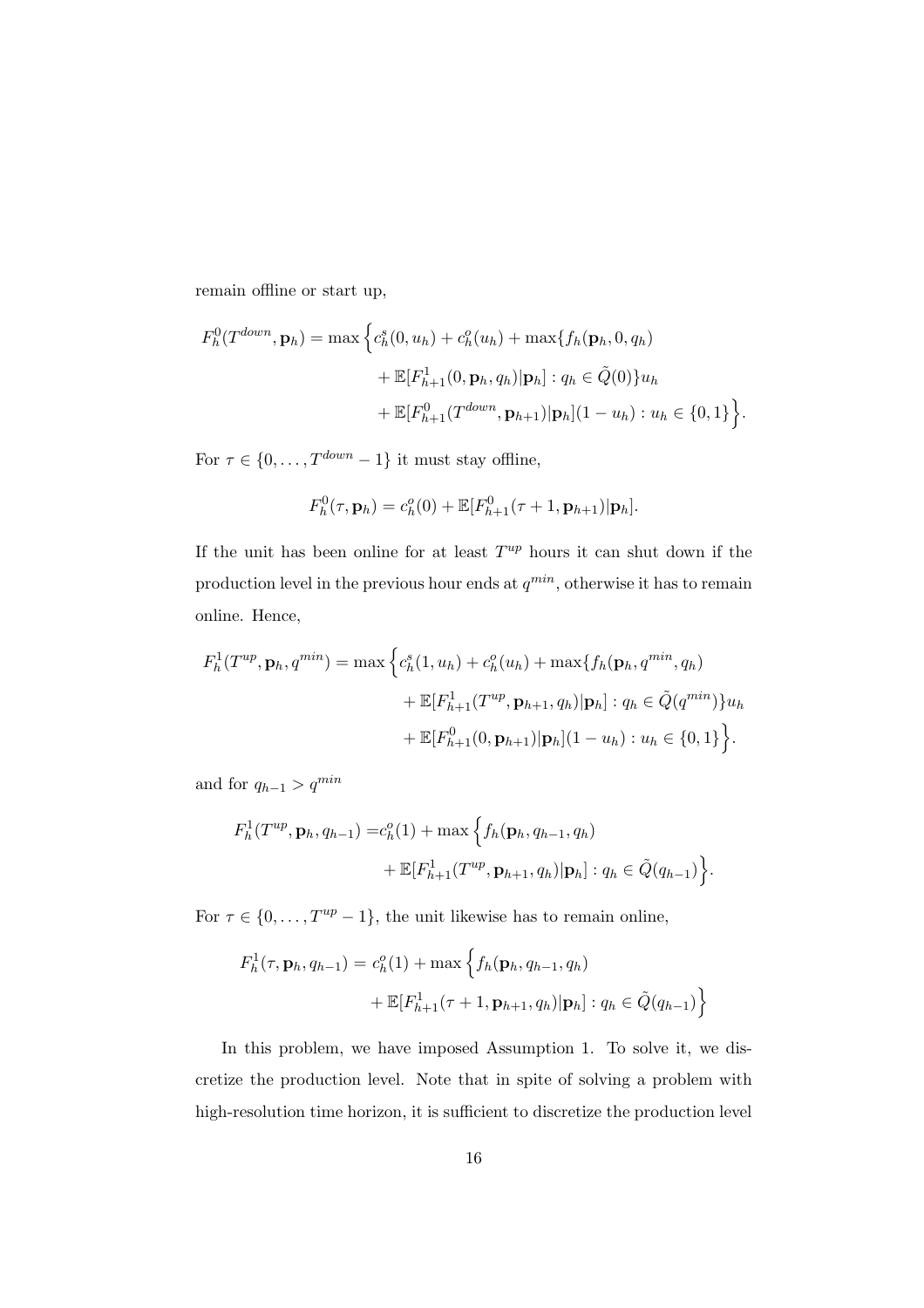in the beginning of an hour and let the ED problem handle the ramping for the remaining intra-hour intervals as continuous variables. Thus, intra-hour ramping can be handled in exact manner, whereas we approximate hour by hour ramping.

By alternatively imposing Assumption 2 we avoid the discretization of the production level, and hence, an exact solution can be found, in spite of including ramping restrictions. Indeed, the DP recursion is the same with or without ramping restrictions since the ED covers the entire online or offline period and thus handles all the ramping.

## <span id="page-16-0"></span>4. Electricity price modelling

The modelling of electricity prices has been extensively studied, especially with the deregulation of electricity markets in the 1990s and the increasing deployment of renewable power sources in the following decade, see [Weron](#page-31-5) [\(2014](#page-31-5)) for a comprehensive study of the literature. Here, we model the hourly sets of five minute electricity prices by means of an inhomogeneous, first-order, finite-state, discrete-time Markov chain. The Markov Property allows for the inclusion of temporal correlation in prices while facilitating the application of the dynamic programming algorithm. Although current prices may not only depend on the immediately preceding prices but also on prices further back in time, Markov chains have been argued to be a reasonable choice for modelling of electricity prices, see for instance González et al. [\(2005](#page-31-6)). Finally, it is well-known that electricity prices exhibit daily patterns, [Weron](#page-31-5) [\(2014](#page-31-5)), which is accommodated by considering a time-inhomogeneous Markov chain, see e.g. [Iversen et al.](#page-32-0) [\(2014](#page-32-0)).

Recall that  $T_h$  is the number of intra-hour intervals in hour h. For ev-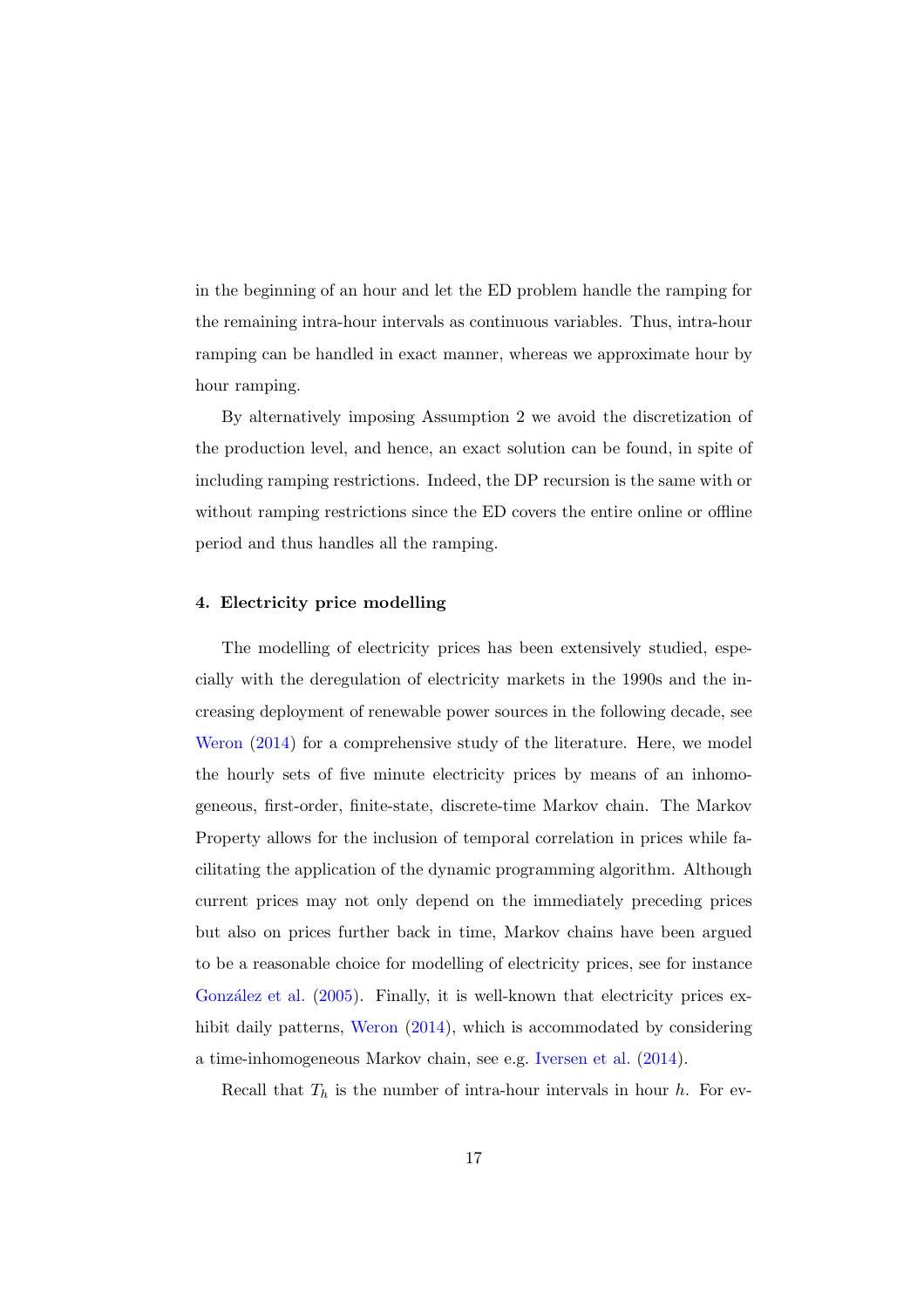ery  $h = 1, \ldots, H$ , we assume that the intra-hour prices of a given hour, h, are represented by a discrete stochastic vector,  $\mathbf{P}_h = (P_{ht_1}, \ldots, P_{ht_{T_h}})$ , that takes values within a finite set of states  $\{p_h^1, \ldots, p_h^B\}$  with  $p_h^b = (p_{ht_1}^b, \ldots, p_{ht_{T_h}}^b)$ . Each of these vectors represents a high-resolution intra-hour price path corresponding to the price bin. The Markov Property ensures that

$$
\mathbb{P}(\mathbf{P}_{h+1}=\mathbf{p}_{h+1}^{b_{h+1}}|\mathbf{P}_1=\mathbf{p}_1^{b_1},\ldots,\mathbf{P}_h=\mathbf{p}_h^{b_h})=\mathbb{P}(\mathbf{P}_{h+1}=\mathbf{p}_{h+1}^{b_{h+1}}|\mathbf{P}_h=\mathbf{p}_h^{b_h}),
$$

where  $b_1, \ldots, b_{h+1} \in \{1, \ldots, B\}$ . Note that we may have that  $\mathbf{p}_{h_1}^b \neq \mathbf{p}_{h_2}^b$ , since the Markov chain is time-inhomogeneous.

We construct the price paths by clustering of historical data. For every  $h = 1, \ldots, H$ , we define B price bins | ¯  $(p_{hb}, \bar{p}_{hb}], b = 1, \ldots, B$  such that each price in the first time interval of hour  $h$  is in exactly one of these bins. For consecutive stages h and  $h + 1$ , we consider the observed price paths beginning in bin  $]_l$ ¯  $(p_{hb}, \bar{p}_{hb})$  in the first time period of the current stage, h, and ending in bin  $]_l$ ¯  $(p_{h+1b'}, \bar{p}_{h+1b'}],$  in the first time period of the next stage,  $h+1$ , for  $b, b' \in \{1, ..., B\}$ . As a representative price vector  $\mathbf{p}_h^b = (p_{ht_1}^b, ..., p_{ht_{T_h}}^b)$ we choose the price path with smallest Euclidean distance to the rest of the paths (the centre). By choosing the centre of the cluster, we represent price variations throughout the hour, which enables us able to assess the effect of ramping. Another possibility would be the average of the cluster, but as this would diminish variations in prices, we would underestimate the costs of ramping restrictions.

The probability,  $\pi_{b_h,b_{h+1}}$ , that the Markov chain is in state  $b_{h+1}$  in stage  $h + 1$  given that it is in state  $b_h$  in stage h is called the one-step transition probability and can be estimated as the number of times the price started in bin  $b_h$  in the beginning of hour h and ended in bin  $b_{h+1}$  in the beginning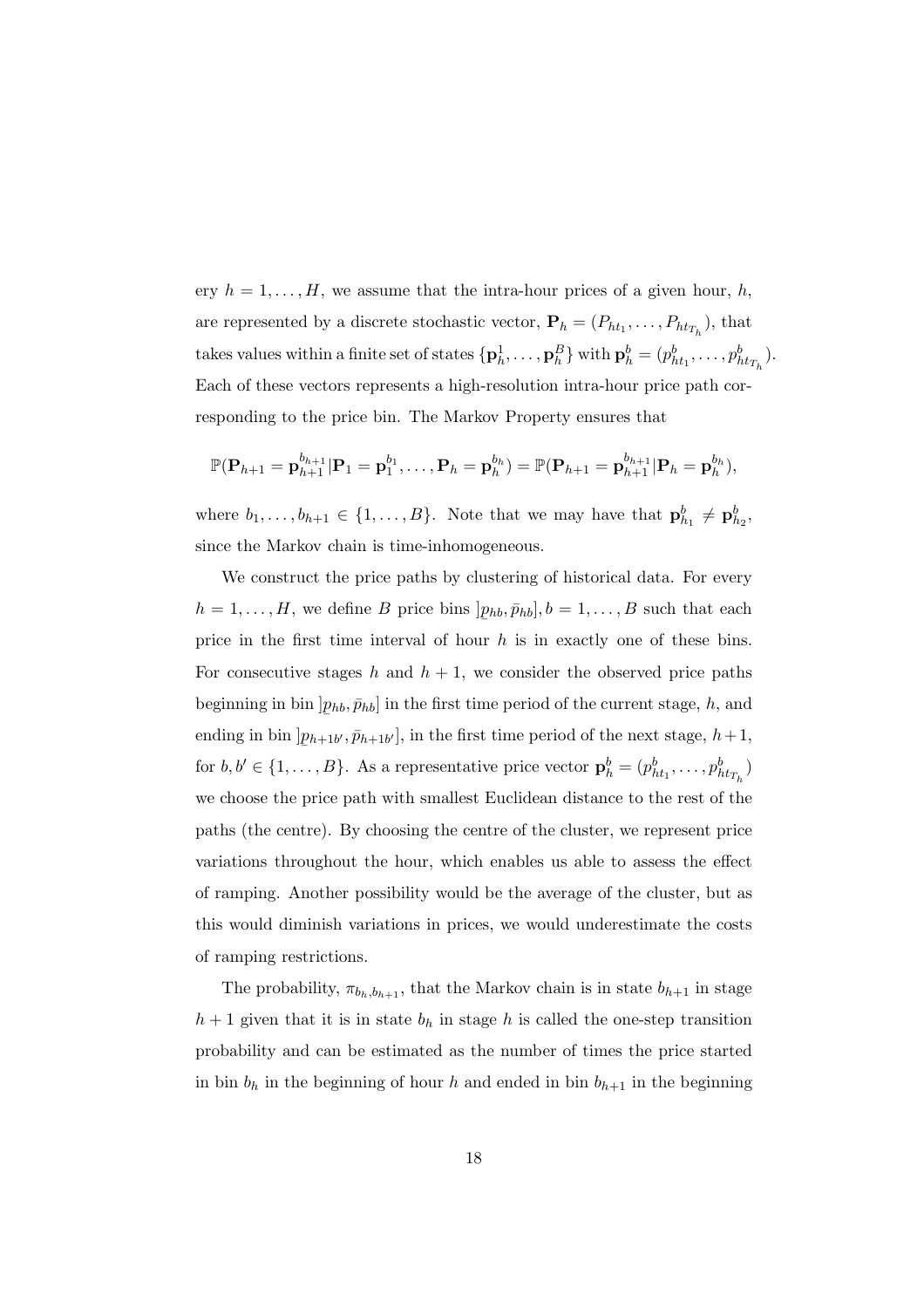of hour  $h + 1$  divided the number of times the price started in bin  $b_h$ ,

$$
\hat{\pi}_{b_h, b_{h+1}} = \frac{n_{b_h, b_{h+1}}}{\sum_{b=1}^B n_{b_h, b}},
$$

where  $n_{b_h,b_{h+1}}$  is the number of observed price paths beginning in state  $b_h$ and ending in state  $b_{h+1}$ .

An example of the price paths and the chosen representative can be seen in Figure [2.](#page-18-0)



<span id="page-18-0"></span>Figure 2: Choosing a price path between two bins. The intra-hour price path has 5-minute time resolution. The grey lines are the observed price paths and the black is the chosen representative. The left and right y-axis represents the price bin values for the current and coming hour, respectively.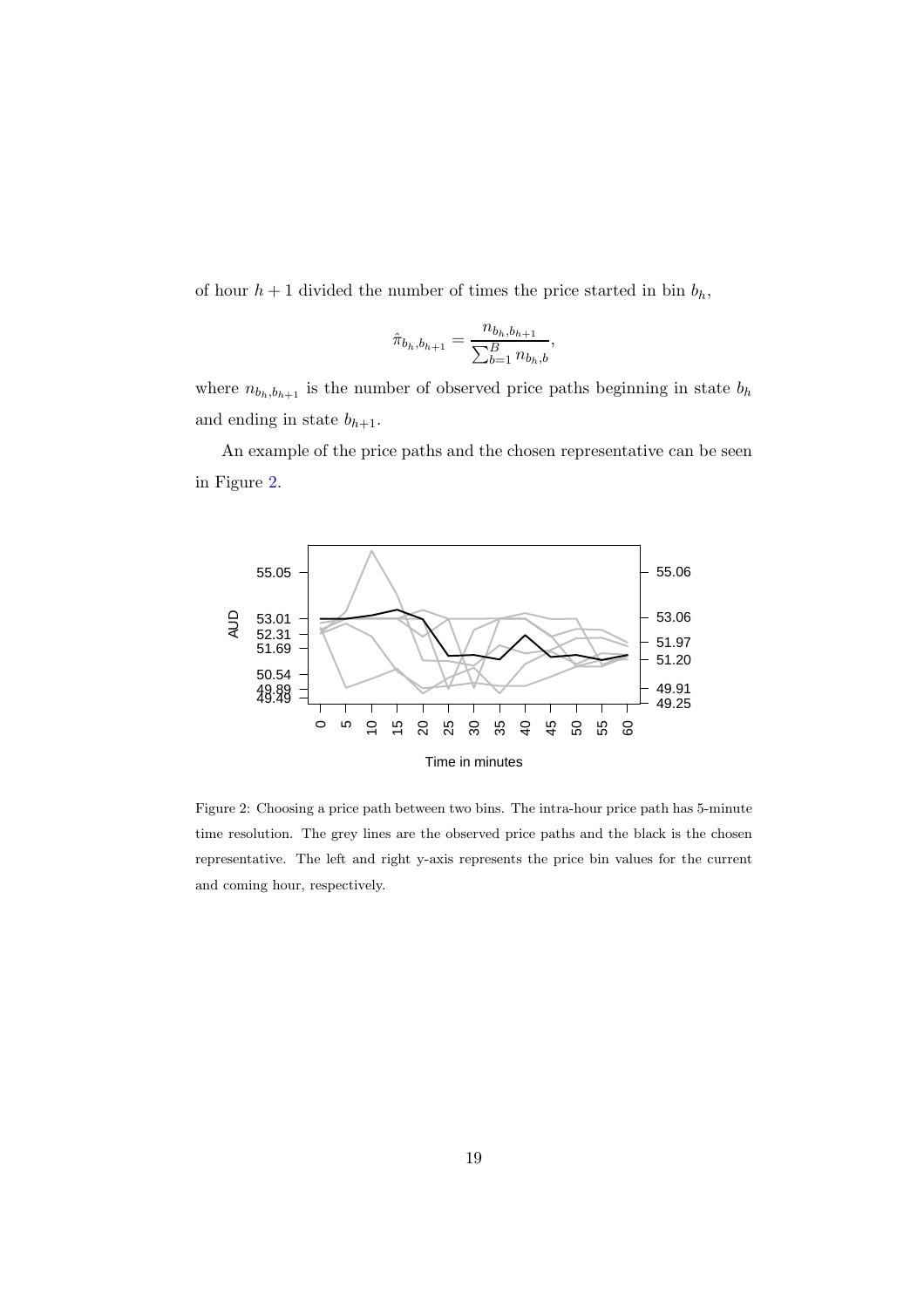#### <span id="page-19-0"></span>5. Computational results

## *5.1. Price data*

Price data with 5 minute resolution from July 2012 to December 2013 from New South Wales has kindly been provided by the Australian system operator. The data is separated into a set of week days and a set of special days (including weekends, school holidays and public holidays). Outliers are removed based on the histogram of the log transformed data, see Appendix B in the electronic supplemental material. This gives us a total price range of 0–150 AUD.

As mentioned in Section [4](#page-16-0) the price range is divided into a number of bins that represent the states of the Markov chain. The upper and lower bounds of the bins are chosen such that the fraction of prices in each bin is  $1/B$ , where B is the number of bins. We consider 8 bins for our case studies to represent the price data properly. Increasing the number of bins would require additional data to estimate the parameters of the Markov chain appropriately. Excluding the first and last bin, this results in an average price range of 1.74 AUD per bin for the week day data set and 1.78 AUD for the special day data set. The price range of the first and last bin is naturally somewhat larger as they contain the rare very low and very high prices, respectively.

In order to provide meaningful comparative models with 15 and 30 minute time resolution, we aggregate the price trajectories from the Markov chain model by taking the mean over 15 and 30 minutes, respectively.

#### *5.2. Unit data*

We study and compare the ramp constrained intra-hour stochastic 1UC problem for power producing units with different production characteristics.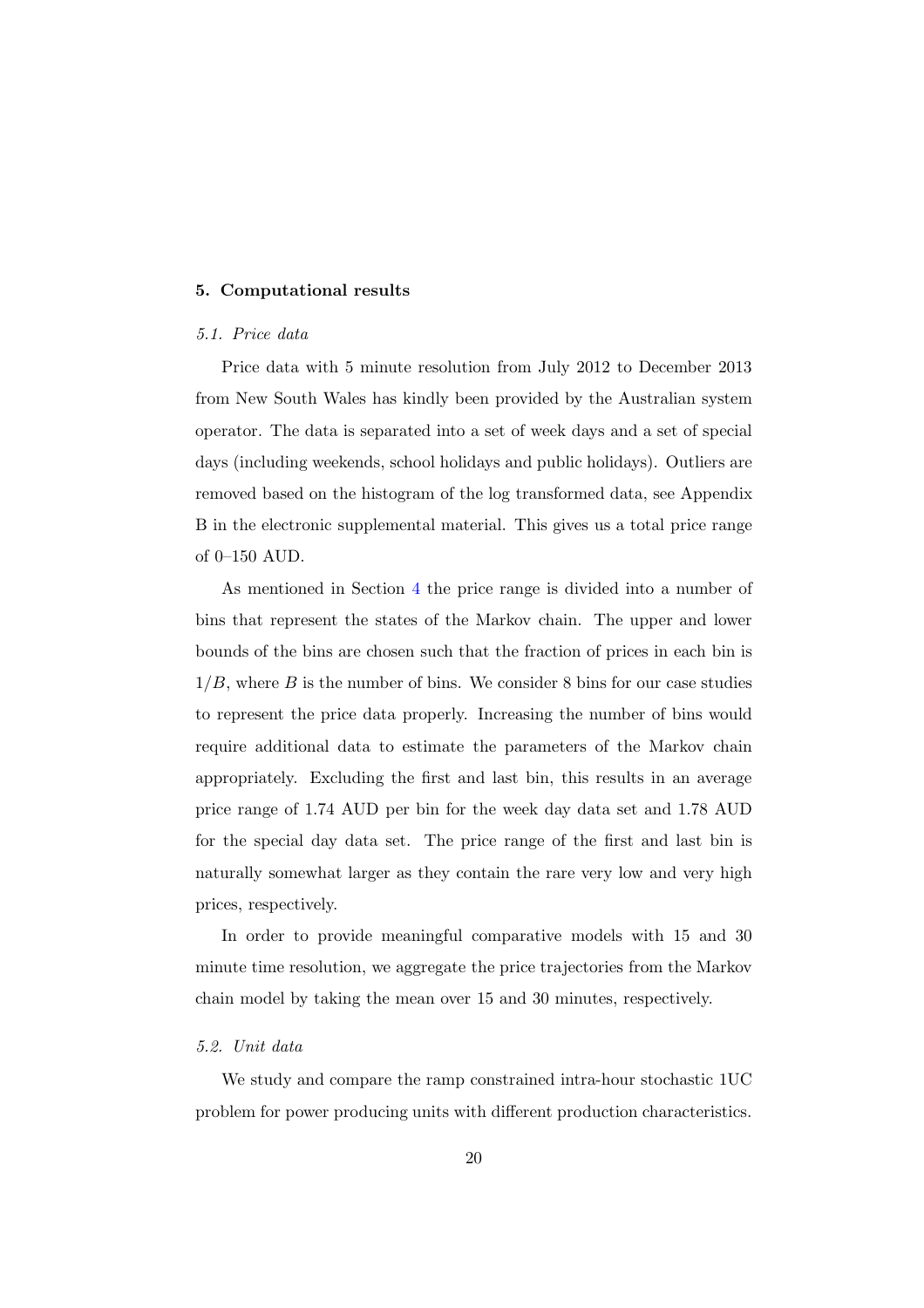Table [1](#page-20-0) displays their technical data regarding capacity, ramp rates, etc. For the 1a unit, the data is obtained from [Conejo et al.](#page-32-1) [\(2010](#page-32-1)). The other units are variants of the first unit, constructed to compare the influence of ramping constraints and higher costs on the solution to the stochastic 1UC problem. Table [2](#page-20-1) holds the start-up, online and production costs. These numbers are likewise based on [Conejo et al.](#page-32-1) [\(2010](#page-32-1)), but adjusted to comply with the quadratic production cost function. Unit 1a resembles a base load unit and is as such assumed to be online at midnight which is the beginning of the time horizon. Furthermore, we assume that it produces at 103MW in the last time period of the hour previous to the beginning of the time horizon. To enable comparison we make the same initial assumptions for the rest of the units.

Table 1: Technical data of generating units. Capacity bounds, ramp rates and minimum up and down times for each unit. Unit 1a represents a base load unit. The other units are variants of it increasingly resembling peak load units.

<span id="page-20-0"></span>

|                | $a^{max}$ | $a^{min}$ | $r^{up}$        | $_{r}down$      | $T^{up}$ | $T^{down}$     |
|----------------|-----------|-----------|-----------------|-----------------|----------|----------------|
| Unit           | MW        | MW        | $\text{MW/min}$ | $\text{MW/min}$ | h        | h              |
| 1a & 1c        | 152       | 30.4      | 2.53            | 2.53            | 8        | 4              |
| $1b$ $\&$ $1d$ | 152       | 30.4      | 6               | 6               | 8        | 4              |
| 1e             | 152       | 30.4      | 6               | 6               | 4        | $\overline{2}$ |

Table 2: Unit costs. Start-up cost and coefficients of the quadratic production cost function for the units.

<span id="page-20-1"></span>

| $\operatorname{Unit}$ | $c^{su}$<br>\$ | $c^{on}$<br>S | b    | $\alpha$<br>$\gamma/MWh$ $\frac{\gamma}{MNh}$ |
|-----------------------|----------------|---------------|------|-----------------------------------------------|
| 1a & 1b               | 1430.4         | 250           | 13   | 0.002                                         |
| 1c & 1d & 1e          | 1430.4         | 300           | 52.9 | 0.002                                         |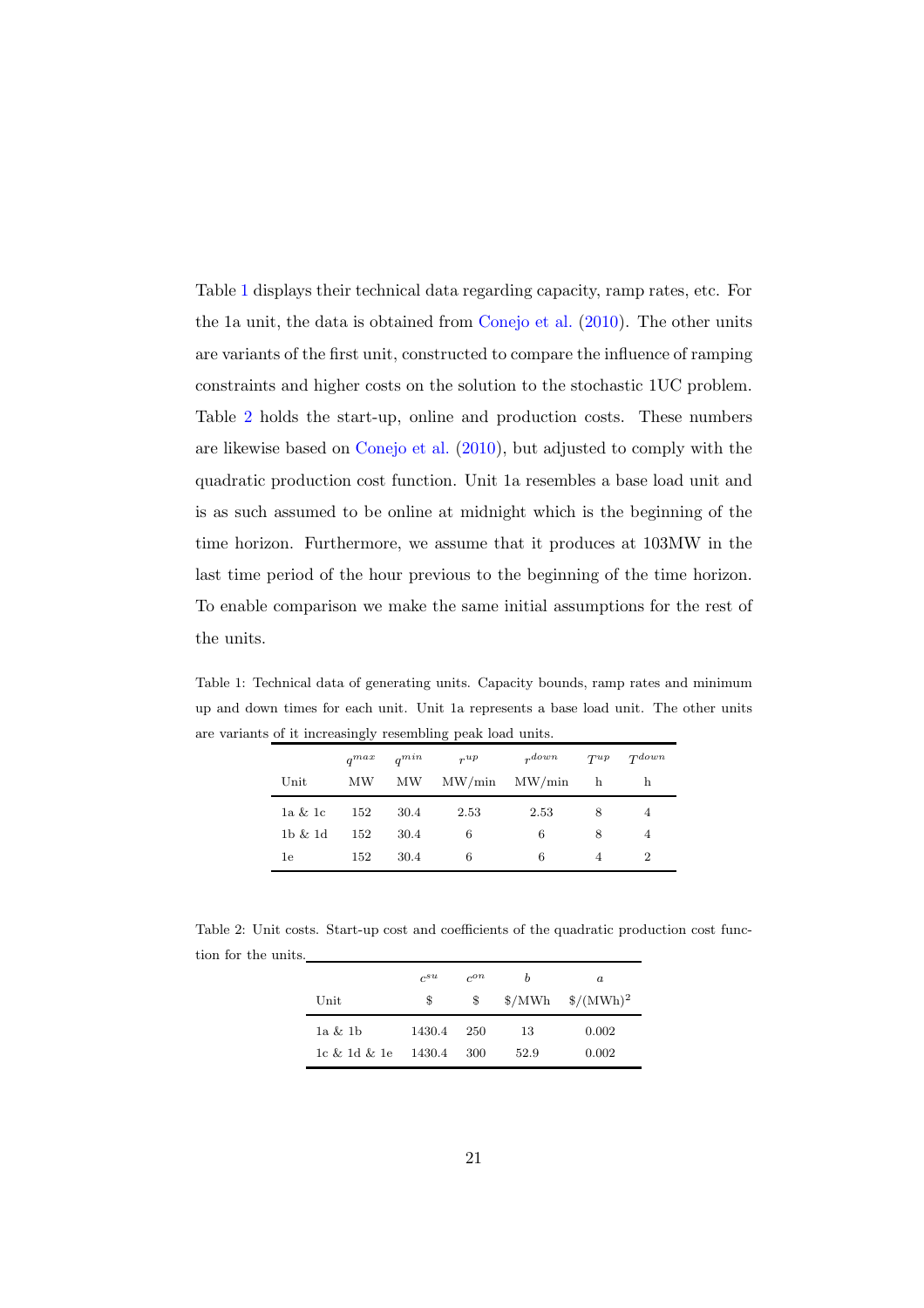#### *5.3. Implementation*

The dynamic programming algorithm for solving the UC problem is implemented in Java. The convex quadratic programming formulation ED problem is likewise solved in Java with the Cplex callable library using Cplex 12.6. Both are run with a 2.7GHz processor and 4GB RAM.

## *5.4. Hourly benchmark*

In order to evaluate the models and the high time resolution we implement a simplified model to obtain an hourly benchmark. We assume that the market continue to have 5 minute prices, but as for the hourly commitment decisions, the dispatch decisions are hourly. To represent ramping we let production increase or decrease linearly throughout the hour between the production level of the previous hour and the production level at the end of the current hour.

#### *5.5. Profit opportunity from intra-hour dispatch*

The results from the single-hour planning model can be found in Table [3.](#page-22-0) Obviously, the expensive units have lower profits than less expensive units. As should always be the case, the fast ramping units, 1b and 1d, have at least as high profits as their slower counterparts, 1a and 1c. For the 5 minute stochastic model the profits are also higher. In fact, the just more than double ramp rate results in a profit increase of only 0.12%, comparing 1b with 1a in the 5 minute stochastic model, but 2.12% when comparing 1d with 1c. The corresponding 60 minute resolution profits shows no difference between the fast and slow ramping units. Thus the high time resolutions reveals profit opportunity mainly for the expensive fast ramping units. In contrast, when comparing the profit of 1e to that of unit 1d, the 60 minute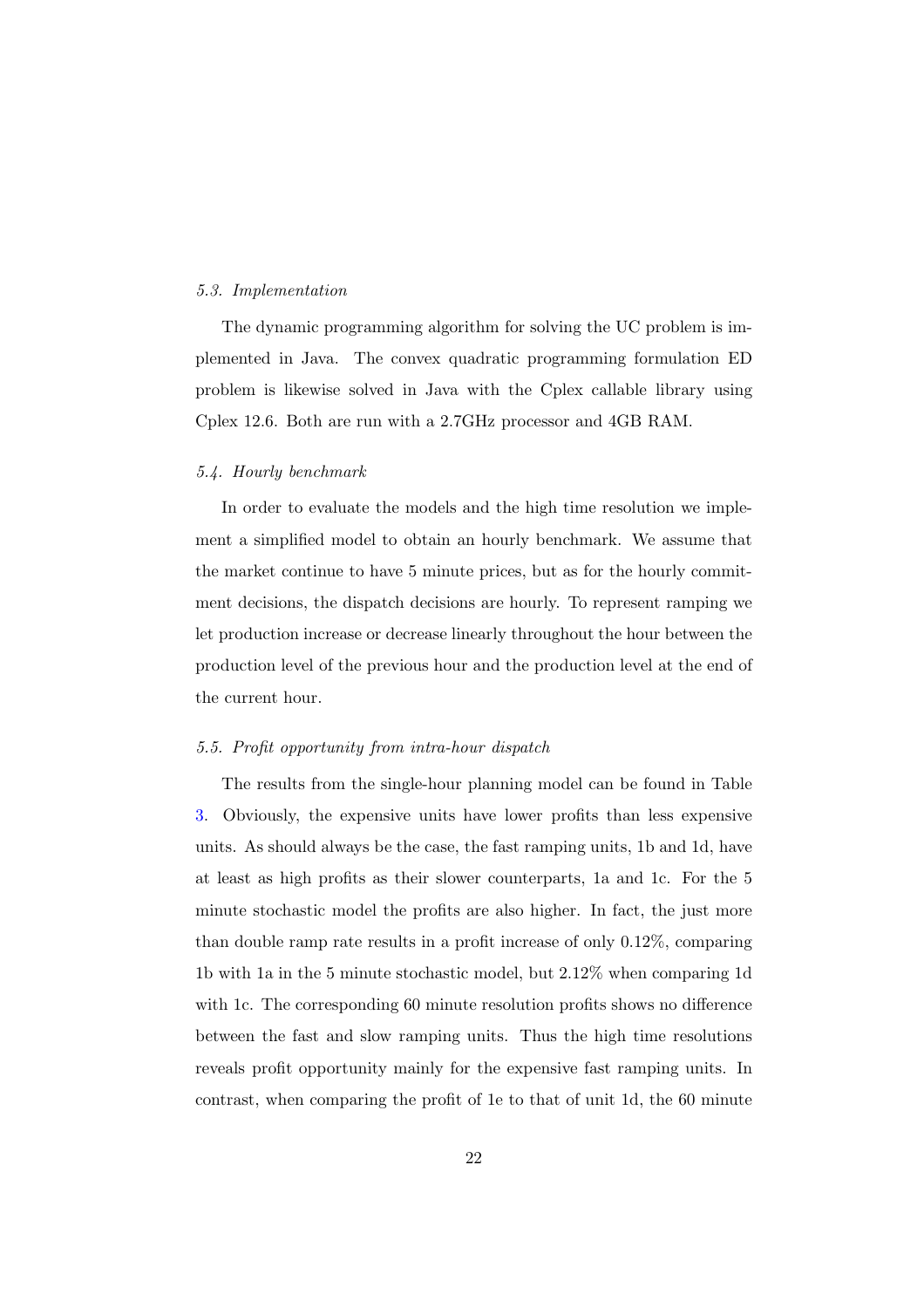stochastic model shows a difference of 1.59% whereas the 5 minute stochastic model shows a 1.64% difference. Hence, there is only little profit opportunity in the reduction of up- and down-times to be revealed with the high time resolution in this setting.

<span id="page-22-0"></span>Table 3: Unit profits for the single-hour model and the week day data set. The profits for 5, 15 and 30 minute time resolutions are listed along with their corresponding 60 minute benchmarks. Finally, the difference between high time resolution profit and 60 minute benchmark profit relative to the high time resolution profit is shown. Except for the relative difference all values are in AUD.

|                 |                | Deterministic |               |          |           | Stochastic    |          |  |  |
|-----------------|----------------|---------------|---------------|----------|-----------|---------------|----------|--|--|
|                 | Unit           | Solution      | 60 min bench. | Diff.    | Solution  | 60 min bench. | Diff.    |  |  |
|                 | 1a             | 145691.71     | 145056.64     | $0.44\%$ | 147328.63 | 146668.68     | 0.45%    |  |  |
|                 | 1 <sub>b</sub> | 145858.90     | 145056.64     | 0.55%    | 147500.55 | 146668.68     | $0.56\%$ |  |  |
| min res.        | 1 <sub>c</sub> | 2085.52       | 1973.53       | 5.37%    | 6921.47   | 6874.90       | $0.67\%$ |  |  |
|                 | 1d             | 2291.53       | 1973.53       | 13.88%   | 7059.58   | 6874.90       | $2.62\%$ |  |  |
| īΟ.             | 1e             | 2291.53       | 1973.53       | 13.88%   | 7131.34   | 6930.12       | 2.82\%   |  |  |
| min res.        | 1a             | 145627.87     | 145029.56     | 0.41%    | 147268.14 | 146647.98     | 0.42%    |  |  |
|                 | 1 <sub>b</sub> | 145734.04     | 145029.56     | $0.48\%$ | 147377.25 | 146647.98     | 0.49%    |  |  |
|                 | 1 <sub>c</sub> | 1905.82       | 1825.22       | 4.23%    | 6819.12   | 6782.84       | 0.53%    |  |  |
|                 | 1 <sub>d</sub> | 2120.89       | 1858.22       | 12.38%   | 6958.07   | 6830.04       | 1.84%    |  |  |
| $\frac{15}{10}$ | 1e             | 2120.89       | 1858.22       | 12.38%   | 7026.95   | 6885.11       | 2.02%    |  |  |
| min res.        | 1a             | 145456.79     | 144988.59     | $0.32\%$ | 147100.01 | 146615.55     | 0.33%    |  |  |
|                 | 1 <sub>b</sub> | 145456.79     | 144988.59     | $0.32\%$ | 147100.01 | 146615.55     | $0.33\%$ |  |  |
|                 | 1 <sub>c</sub> | 1608.58       | 1514.63       | 5.84\%   | 6634.71   | 6548.29       | 1.30%    |  |  |
|                 | 1d             | 1815.48       | 1675.39       | 7.72%    | 6784.21   | 6754.35       | $0.44\%$ |  |  |
| $\overline{30}$ | 1e             | 1815.48       | 1675.39       | 7.72%    | 6846.11   | 6808.17       | $0.55\%$ |  |  |

Once more for obvious reasons there is a positive difference between the high resolution profits and the 60 minute benchmark. Especially the units 1d and 1e experience a positive profit difference of 2.8% and 2.84%, respectively, for the stochastic 5 minute model, compared to the 60 minute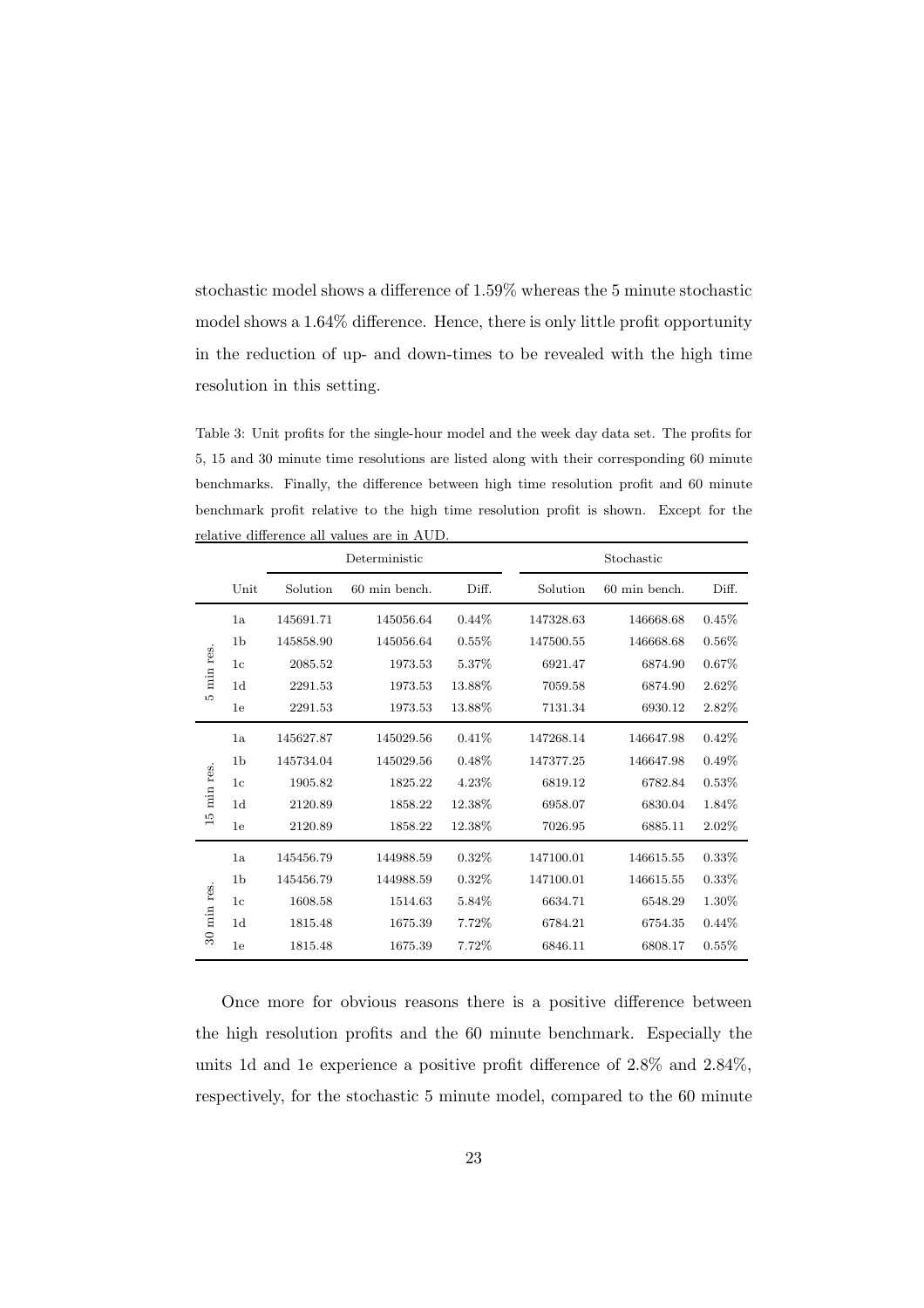benchmark. This is higher than for the 1a, 1b and 1c units due to 1d and 1e having high costs and at the same time having high ramping ability, thus exploiting the possibility of adjusting production to the price.

By running a deterministic model using expected prices we notice the same pattern with even greater differences than in the stochastic model. This indicates that the lower the price volatility is, the more important are the higher time resolutions.

Finally, the table shows that the profit difference when compared with the 60 minute benchmark for unit 1e in the stochastic model decreases from 2.84% with 5 minute resolution to 2.05% and 0.55% as the time resolution decreases to 15 and 30 minutes, respectively. Hence, a time resolution of 5 minutes reveals more profit potential than the 15 and 30 minute resolution in our case.

Table [4](#page-24-0) in general shows the same patterns for the multi-hour model. The intra-hour planning allows fast ramping units to exploit their ramping abilities resulting in higher profits compared to the slow ramping units both in absolute terms and the relative difference from the hourly benchmarks. Finally, we see again that relative profit difference between the high time resolution cases and the 60 minute benchmarks is decreased as the time resolution decreases except for some cases in which profits are very low. What is also evident, however, is that for the stochastic cases and the fast ramping units the multi-hour model has in general a much lower profit than its single-hour counterpart, indicating that the lower bound is not tight. For the slow and inexpensive units 1a and 1b we see that the profits are almost the same for the multi-hour model and the single-hour model, even a little higher for the multi-hour model. In this case the lower bound is in fact so tight that the discretization of the production levels for the single-hour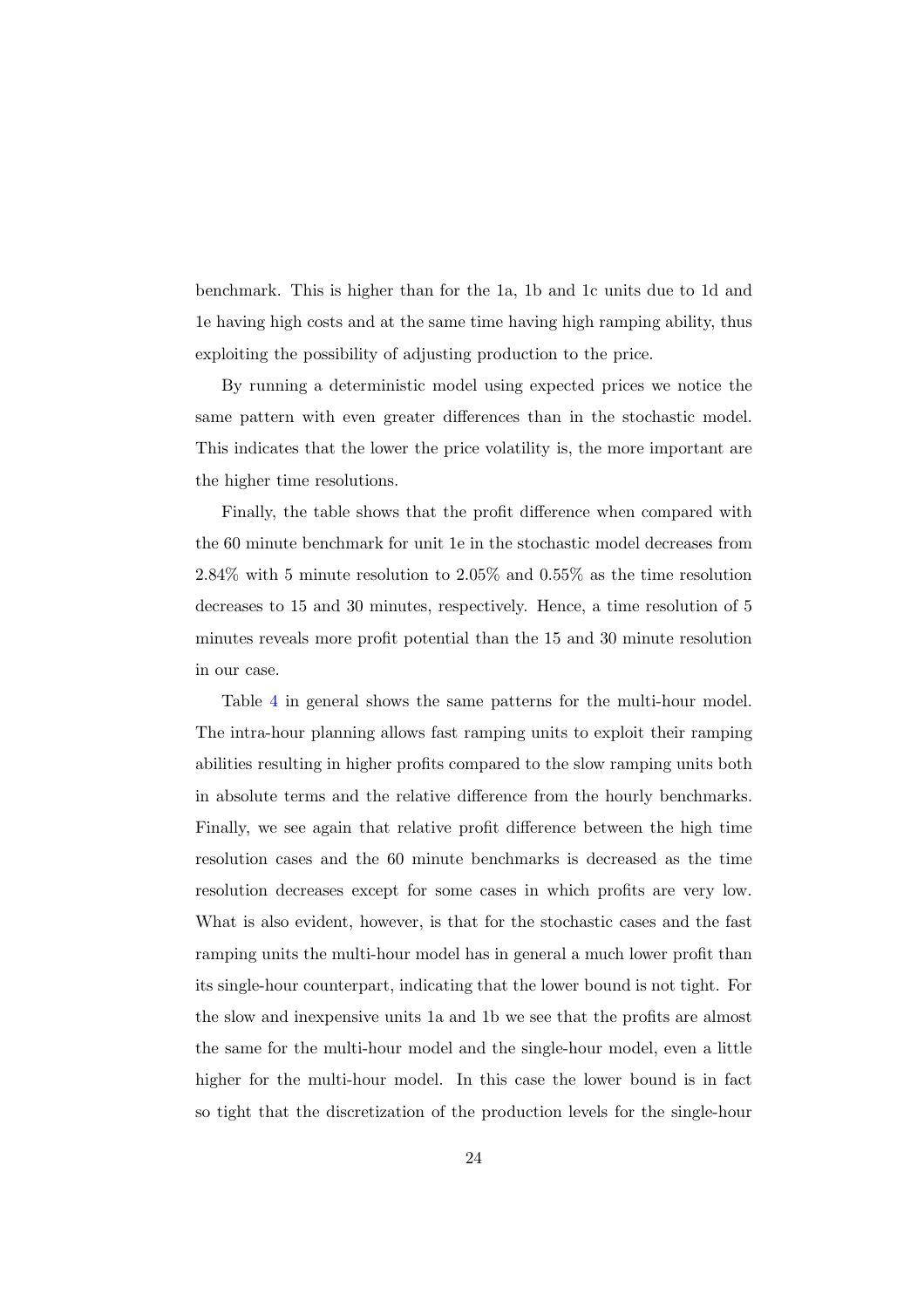<span id="page-24-0"></span>Table 4: Unit profits for the multi-hour model and week day data set. The profits for 5, 15 and 30 minute time resolutions are listed along with their corresponding 60 minute benchmarks. Finally, the difference between high time resolution profit and 60 minute benchmark profit relative to the high time resolution profit is shown. Except for the relative difference all values are in AUD.

|                |                | Deterministic |               |          |           | Stochastic    |          |  |
|----------------|----------------|---------------|---------------|----------|-----------|---------------|----------|--|
|                | Unit           | Solution      | 60 min bench. | Diff.    | Solution  | 60 min bench. | Diff.    |  |
|                | 1a             | 145691.71     | 145056.64     | $0.44\%$ | 147330.80 | 146670.85     | 0.45%    |  |
|                | 1 <sub>b</sub> | 145858.90     | 145056.64     | 0.55%    | 147502.72 | 146670.85     | 0.56%    |  |
| min res.       | 1 <sub>c</sub> | 2049.61       | 1962.49       | 4.25%    | 3130.16   | 3064.79       | 2.09%    |  |
|                | 1d             | 2190.05       | 1962.49       | 10.39%   | 3267.21   | 3064.79       | $6.20\%$ |  |
| LΩ.            | 1e             | 2190.05       | 1962.49       | 10.39%   | 3687.65   | 3441.69       | $6.67\%$ |  |
| min res.       | 1a             | 145627.87     | 145029.56     | 0.41%    | 147270.31 | 146650.14     | 0.42%    |  |
|                | 1 <sub>b</sub> | 145734.04     | 145029.56     | $0.48\%$ | 147379.42 | 146650.14     | 0.49%    |  |
|                | 1 <sub>c</sub> | 1882.13       | 1824.03       | 3.09%    | 2969.09   | 2925.72       | 1.46%    |  |
|                | 1d             | 2027.94       | 1852.45       | 8.65%    | 3107.60   | 2956.01       | 4.88%    |  |
| $\frac{10}{2}$ | 1e             | 2027.94       | 1852.45       | $8.65\%$ | 3530.10   | 3354.58       | 4.97%    |  |
| min res.       | 1a             | 145456.79     | 144988.59     | $0.32\%$ | 147102.17 | 146617.72     | 0.33%    |  |
|                | 1 <sub>b</sub> | 145456.79     | 144988.59     | 0.32%    | 147379.42 | 146650.14     | 0.49%    |  |
|                | 1 <sub>c</sub> | 1619.65       | 1525.56       | 5.81%    | 2724.16   | 2636.27       | 3.23%    |  |
|                | 1 <sub>d</sub> | 1773.80       | 1675.39       | 5.55%    | 2866.46   | 2788.90       | 2.71%    |  |
| $\mathcal{S}$  | 1e             | 1773.80       | 1675.39       | 5.55%    | 3274.62   | 3219.78       | $1.67\%$ |  |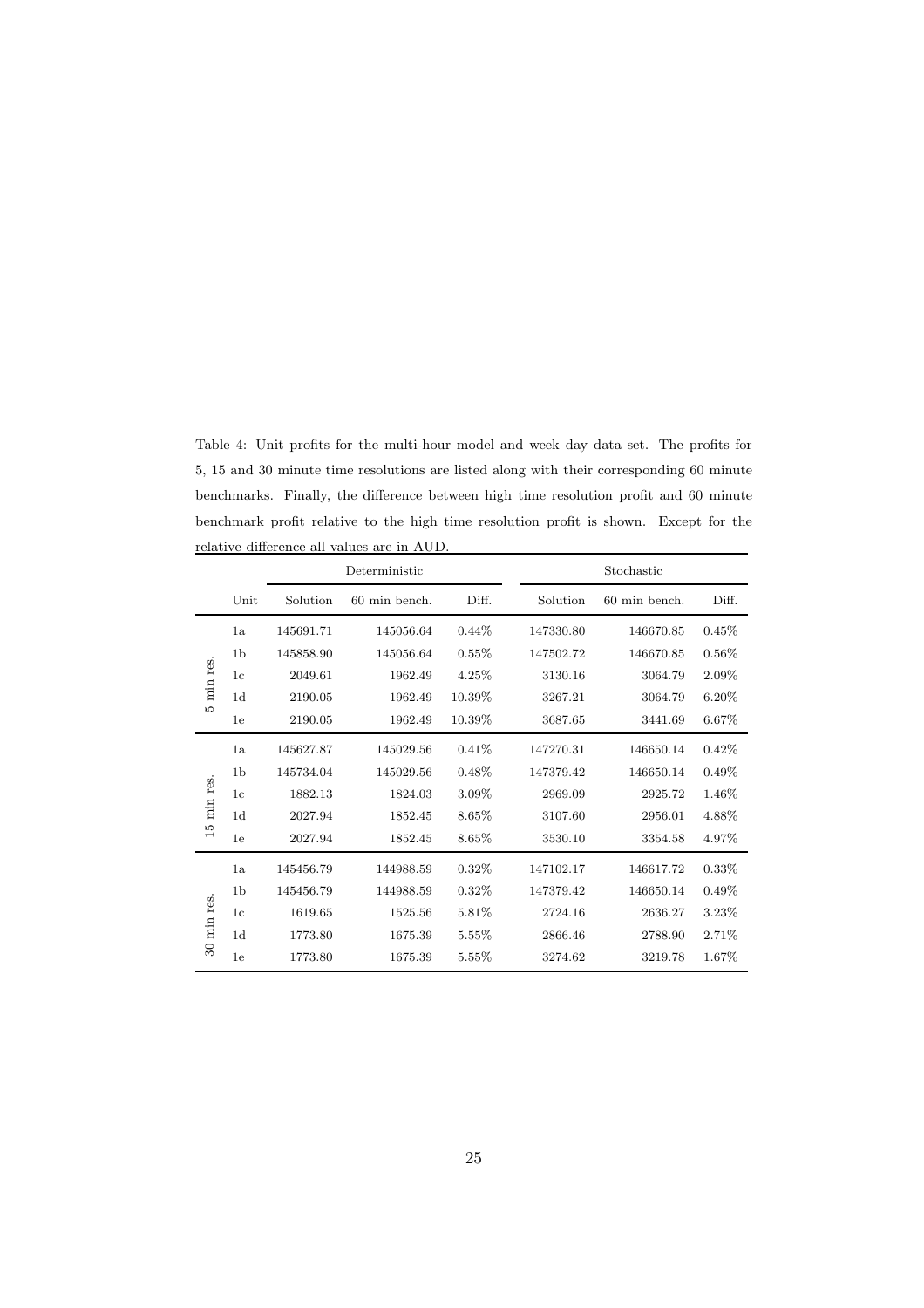model yields a slightly worse result. Thus a production planner could benefit from planning only one hour ahead, when planning for fast ramping units with high variable costs, but we may use the exact and computationally less expensive multi-hour planning for inexpensive slow ramping units.

Tendencies are the same for the week day and special days data sets, although the lower prices in the special days data result in reduced profits overall. The results can be found in the online supplementary material.

#### *5.6. Precision*

Since we have discretized the hourly production levels to exploit the DP solution of the stochastic 1UC problem with ramping, we briefly consider the effect of the number of production levels. We find that increasing the number of production levels from 16 to 31 generates no profit increase for unit 1a and only 0.00021% profit increase for unit 1e which would be most vulnerable to price volatility and thus have the greatest risk of having suboptimal hourly production levels. Finally, we consider an extra unit, 1f, which corresponds to 1e, but with lower minimum up and down time and lower start-up costs to see if a unit more susceptible to shutting down and starting up would change this picture. Here the profit increase remains insignificant at 0.00025%. We conclude that for these units the 16 production values are sufficient to appropriately represent the hourly production levels.

## *5.7. Running times*

The running times of the model heavily depends on the number of states in the Markov chain and for the single-hour model the number of production levels. In general the multi-hour model solves quickly with running times around 350 seconds for the stochastic model and less than 10 seconds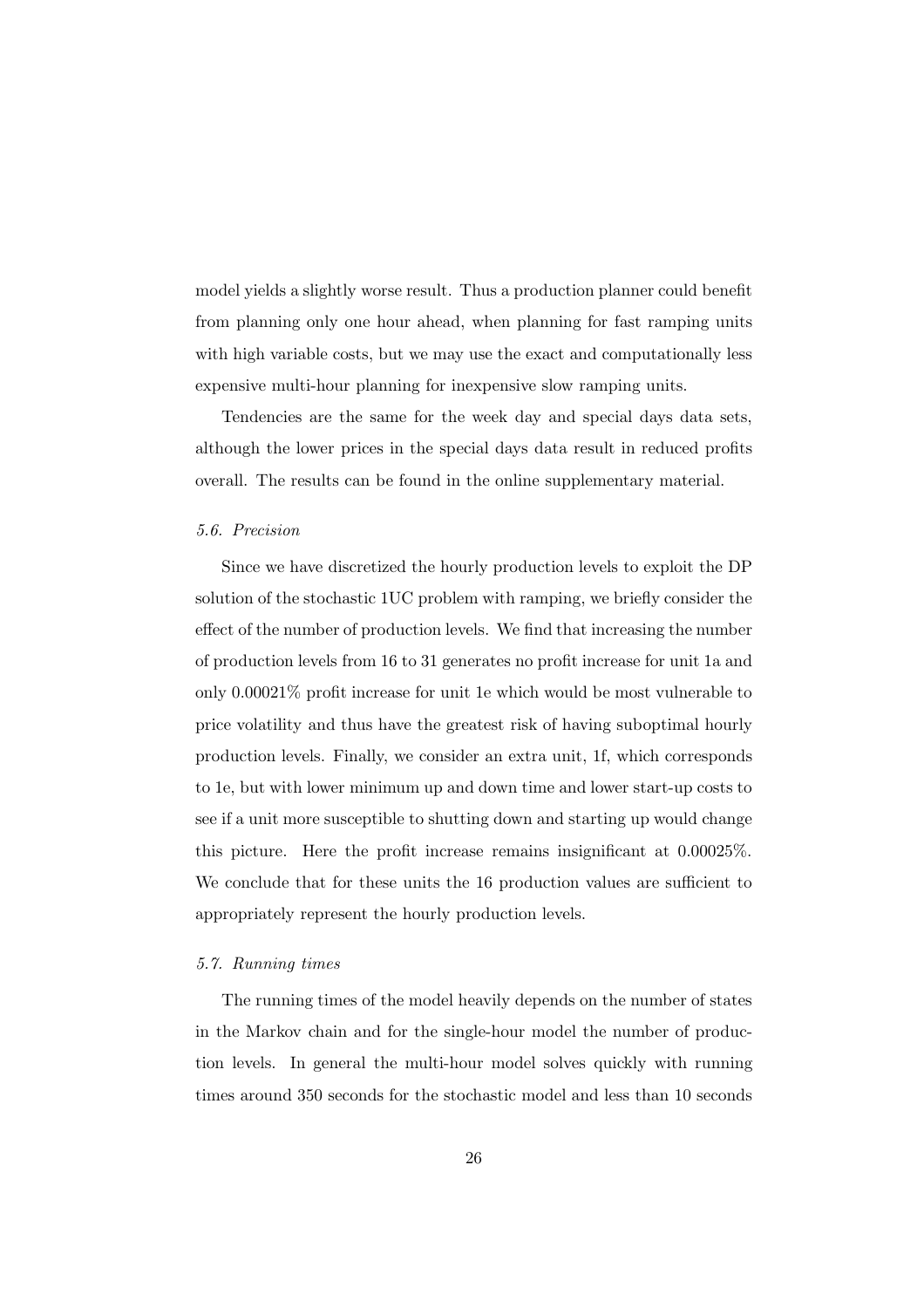for the deterministic model. Due to the increased number of states for the single-hour model the running times are higher, around 1000 seconds for the stochastic 5 minute model and 30 seconds for the deterministic model. The running times for the special days data set are of the same order of magnitude. For both data sets we consider 8 price bins and 16 production levels. Finally, since the running times are reasonable it would be possible to use the single-hour or multi-hour 1UC as the Lagrangian relaxation subproblem of a large system model, as discussed in Section [1,](#page-1-0) especially if the Lagrangian subproblems were run in parallel.

### <span id="page-26-0"></span>6. Conclusions and discussion

We consider the stochastic multi-stage 1UC problem with hourly updating of intra-hour electricity price information. We present two DP formulations that both make hourly binary UC decisions whereas continuous ED decisions are made in the DP subproblem, which is a convex quadratic program with higher time resolution, but differ in their assumptions regarding non-anticipativity. In our single-hour model the hourly plans are adapted to current prices. In our multi-hour model, however, plans are made for an entire online period on the basis of current prices. We show that the multi-hour model can handle ramping in an exact manner and with little computational effort, whereas the single-hour model requires discretization of the hourly production levels. However, multi-hour planning results in a substantial reduction in profits compared to single-hour planning. Moreover, the singlehour model can be solved with a sufficiently fine discretization to obtain a satisfactory computational precision within reasonable running times.

Our results show that there is a significant difference in profits between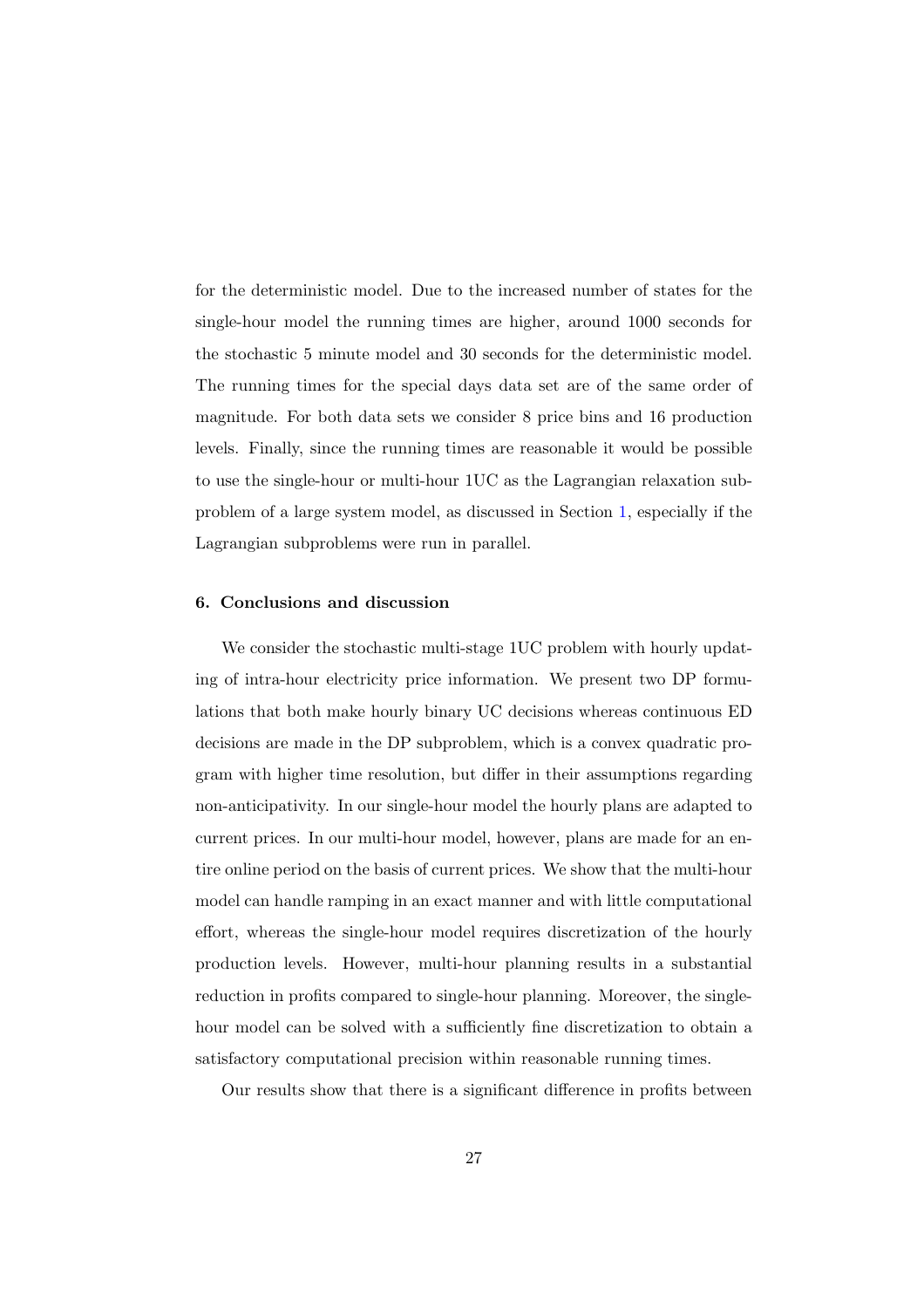low and high time resolution cases, especially when prices are close to marginal costs and the ramping ability is high. Furthermore, the ability of intra-hour ramping is revealed with the high time resolution with profit differences up to 2.00% which was not detectable in the low time resolution model. However, these effects are mitigated when the intra-hour time resolution is decreased to 15 and 30 minutes, confirming the importance of the high time resolution.

Future work includes the implementation of Lagrangian relaxation of the system-wide stochastic UC problem to further investigate computational tractability of our approach.

#### Acknowledgements

We wish to thank Andy Philpott for valuable discussions in the preliminary work on the models and for comments at the conference presentation of the problem. T. K. Boomsma and P. Pinson are both partly supported by the Danish Strategic Council for Strategic Research through the project 5s - Future Electricity Markets (no. 12-132636/DSF).

## <span id="page-27-0"></span>Appendix A. Proof of Proposition 1

Corrollary 1 Denote the value functions under Assumption 1 and 2 by  $f_{hk_h}$  and  $\tilde{f}_{hk_h}$ , respectively. Then,

$$
\tilde{f}_{hk_h}(\mathbf{p}_{hk_h}) \leq f_{hk_h}(\mathbf{p}_{hk_h}).
$$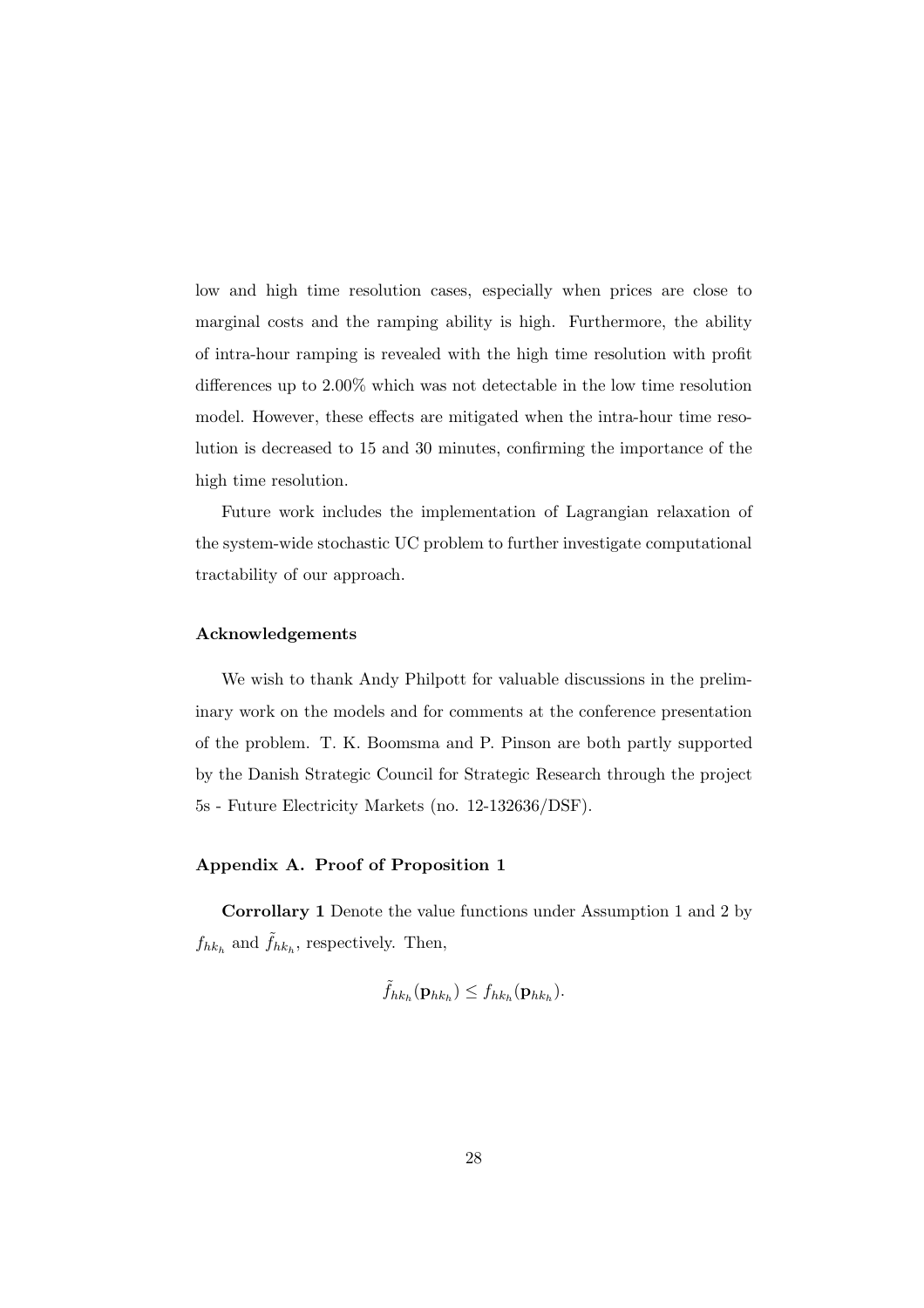Proof: Let  $\mathbf{q}_h = (q_t)_{t=1}^{T_h}$ , and let

$$
\tilde{f}_{hk_h}(\mathbf{p}_{hk_h}) = \max \mathbb{E} \Big[ \sum_{k=h}^{k_h} \sum_{t=1}^{T_k} (p_t q_t - c(q_t)) \Big| \mathbf{p}_h \Big]
$$
  
st  $q^{min} \le q_t \le q^{max}, t \in T_k, k = h, ..., k_h$   

$$
\mathbb{E}[\mathbf{q}_k | \mathbf{p}_h] = \mathbf{q}_k, k = h, ..., k_h.
$$

Due to the stronger non-anticipativity constraints, the multi-hour ED problem provides a lower bound to the multi-hour ED problem. Under Assumption 2, this becomes

$$
\tilde{f}_{hk_h}(\mathbf{p}_{hk_h}) = \max \sum_{k=h}^{k_h} \sum_{t=1}^{T_k} (\mathbb{E}[p_t | \mathbf{p}_h] q_t - c(q_t))
$$
  
st  $q^{min} \le q_t \le q^{max}, t \in T_k, k = h, ..., k_h$   

$$
\mathbb{E}[\mathbf{q}_k | \mathbf{p}_h] = \mathbf{q}_k, k = h, ..., k_h,
$$

which is a deterministic problem.

Proposition 1 Denote the value functions under Assumption 1 and 2 by  $F_h^j$  $\tilde{F}_h^j$ , and  $\tilde{F}_h^j$ , respectively. Then,

$$
\tilde{F}_h^j(\mathbf{p}_h) \leq F_h^j(\mathbf{p}_h), j = 0, 1.
$$

Proof: For  $k = h, \ldots, k_h$ , the constraint  $\mathbb{E}[u_k|\mathbf{p}_k] = u_k$  in the single-hour UC problem is replaced by  $\mathbb{E}[u_k|\mathbf{p}_h] = u_k$  in the multi-hour UC problem, which is a restriction of the problem. By definition,  $u_h = u_{h+1} = \cdots = u_k \neq$  $u_{k+1}$  if and only if  $k_h = k$ . Combining this with Corollary 1, we obtain the desired result.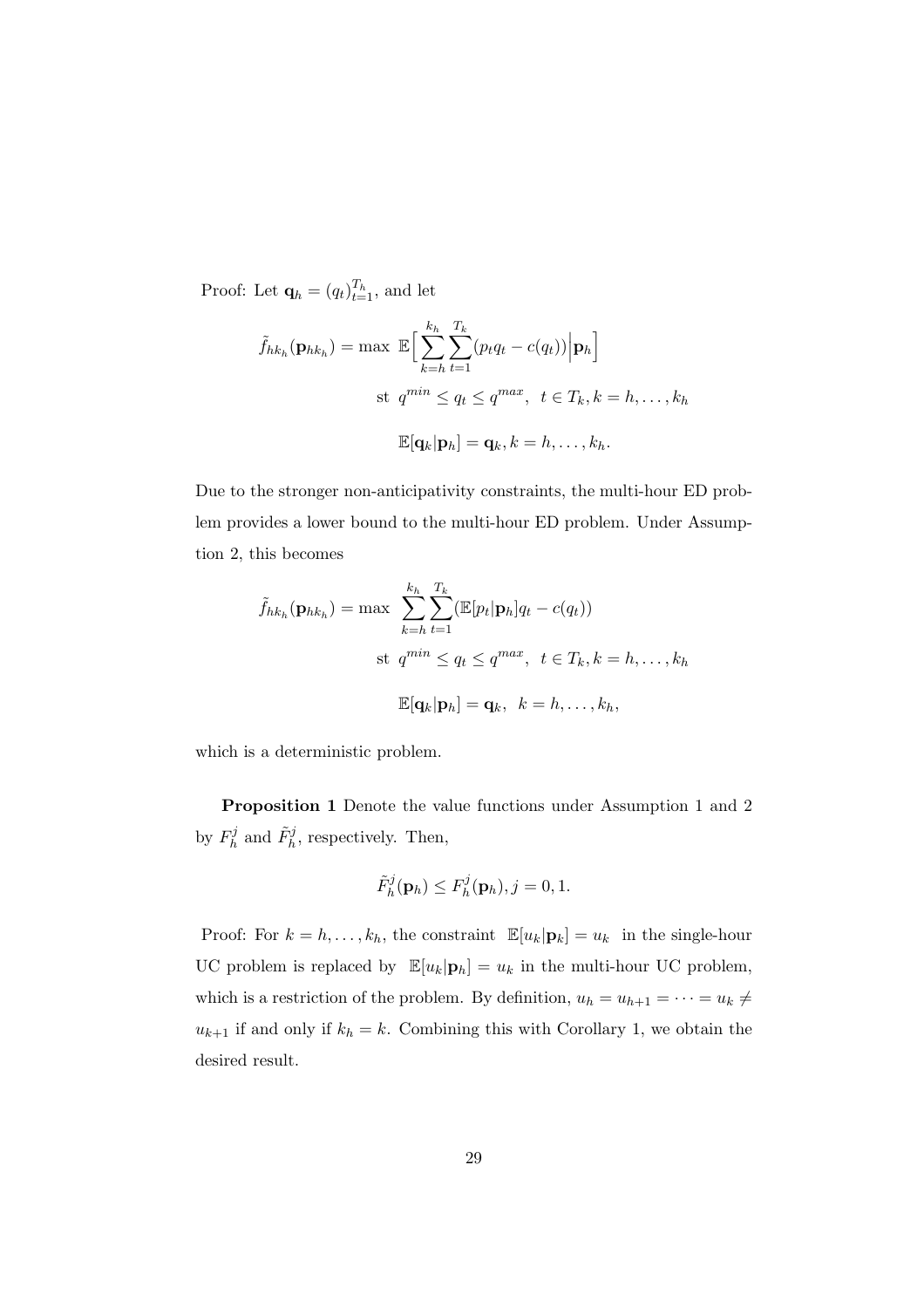## References

- <span id="page-29-0"></span>G. B. Sheble, G. N. Fahd, Unit commitment literature synopsis, Power Systems, IEEE Transactions on 9 (1) (1994) 128–135, ISSN 0885-8950, [doi:10.1109/59.317549.](http://dx.doi.org/10.1109/59.317549)
- <span id="page-29-1"></span>R. Gollmer, M. P. Nowak, W. Rmisch, R. Schultz, Unit commitment in power generation a basic model and some extensions, Annals of Operations Research 96 (1-4) (2000) 167–189, ISSN 0254-5330, [doi:10.1023/A:1018947401538.](http://dx.doi.org/10.1023/A:1018947401538)
- <span id="page-29-2"></span>D. W. Bunn, S. N. Paschentis, Development of a stochastic model for the economic dispatch of electric power, European Journal of Operational Research 27 (2) (1986) 179–191, [doi:10.1016/0377-2217\(86\)90059-7.](http://dx.doi.org/10.1016/0377-2217(86)90059-7)
- <span id="page-29-3"></span>A. Rong, H. Hakonen, R. Lahdelma, A variant of the dynamic programming algorithm for unit commitment of combined heat and power systems, European Journal of Operational Research 190  $(3)$   $(2008)$  741 – 755, ISSN 0377-2217, [doi:10.1016/j.ejor.2007.06.035.](http://dx.doi.org/10.1016/j.ejor.2007.06.035)
- <span id="page-29-4"></span>F. Zhuang, F. Galiana, Towards a more rigorous and practical unit commitment by Lagrangian relaxation, Power Systems, IEEE Transactions on 3 (2) (1988) 763–773, ISSN 0885-8950, [doi:10.1109/59.192933.](http://dx.doi.org/10.1109/59.192933)
- <span id="page-29-5"></span>J. A. Muckstadt, S. A. Koenig, An Application of Lagrangian Relaxation to Scheduling in Power-Generation Systems, Operations Research 25 (3) (1977) 387–403, [doi:10.1287/opre.25.3.387.](http://dx.doi.org/10.1287/opre.25.3.387)
- <span id="page-29-6"></span>A. Frangioni, C. Gentile, F. Lacalandra, Solving unit commitment problems with general ramp constraints, International Journal of Electrical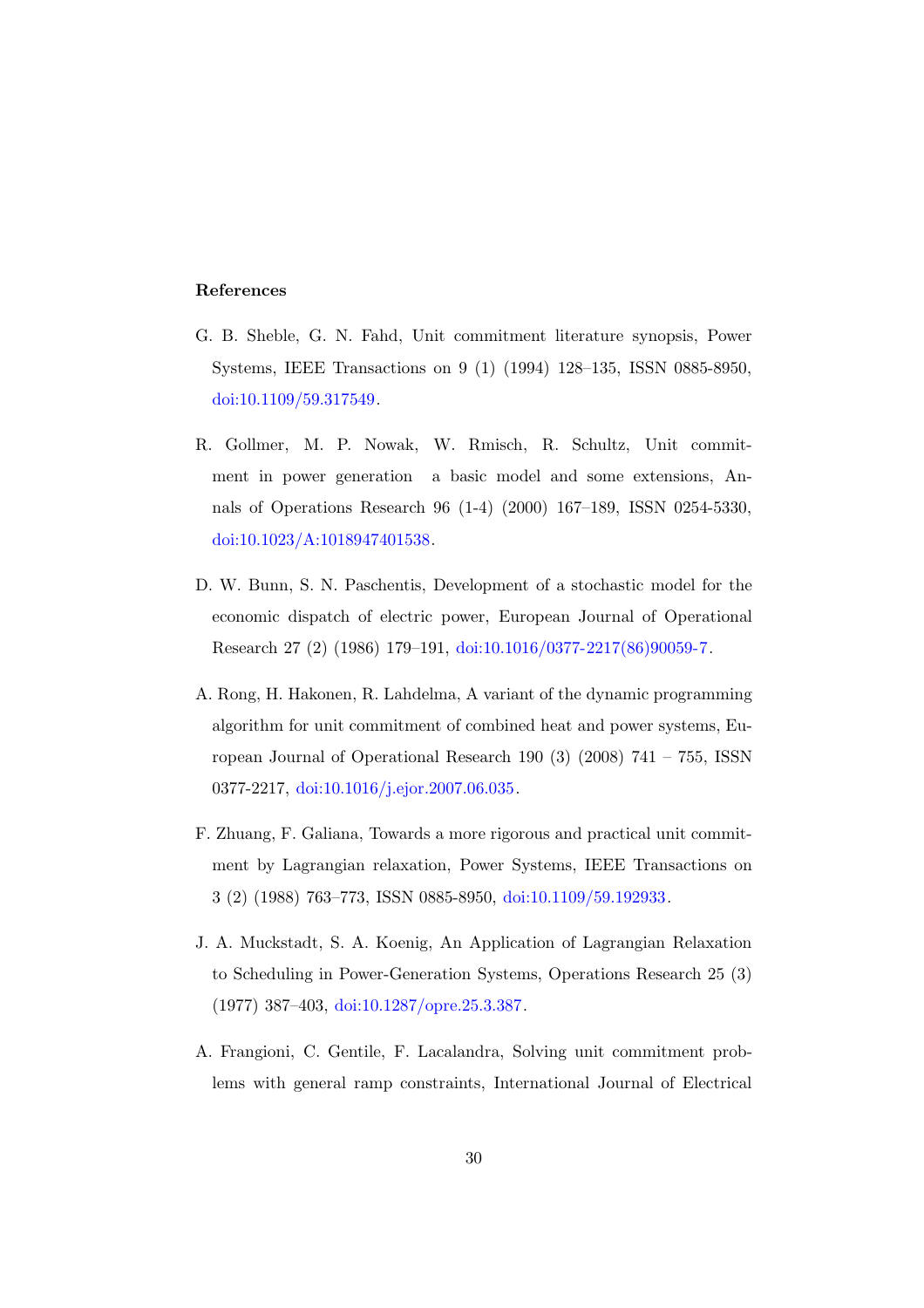Power & Energy Systems 30 (5) (2008) 316 – 326, ISSN 0142-0615, [doi:10.1016/j.ijepes.2007.10.003.](http://dx.doi.org/10.1016/j.ijepes.2007.10.003)

- <span id="page-30-0"></span>J. Arroyo, A. Conejo, Optimal response of a thermal unit to an electricity spot market, Power Systems, IEEE Transactions on 15 (3) (2000) 1098– 1104, ISSN 0885-8950, [doi:10.1109/59.871739.](http://dx.doi.org/10.1109/59.871739)
- <span id="page-30-1"></span>A. Frangioni, C. Gentile, Solving Nonlinear Single-Unit Commitment Problems with Ramping Constraints, Operations Research 54 (4) (2006) 767– 775, [doi:10.1287/opre.1060.0309.](http://dx.doi.org/10.1287/opre.1060.0309)
- <span id="page-30-2"></span>A. Papavasiliou, S. S. Oren, Multiarea Stochastic Unit Commitment for High Wind Penetration in a Transmission Constrained Network, Operations Research 61 (3) (2013) 578–592, [doi:10.1287/opre.2013.1174.](http://dx.doi.org/10.1287/opre.2013.1174)
- <span id="page-30-3"></span>F. Bouffard, F. Galiana, Stochastic Security for Operations Planning With Significant Wind Power Generation, Power Systems, IEEE Transactions on 23 (2) (2008) 306–316, ISSN 0885-8950, [doi:10.1109/TPWRS.2008.919318.](http://dx.doi.org/10.1109/TPWRS.2008.919318)
- <span id="page-30-4"></span>J. Morales, A. Conejo, J. Perez-Ruiz, Economic Valuation of Reserves in Power Systems With High Penetration of Wind Power, Power Systems, IEEE Transactions on 24 (2) (2009) 900–910, ISSN 0885-8950, [doi:10.1109/TPWRS.2009.2016598.](http://dx.doi.org/10.1109/TPWRS.2009.2016598)
- <span id="page-30-5"></span>G. Pritchard, G. Zakeri, A. Philpott, A Single-Settlement, Energy-Only Electric Power Market for Unpredictable and Intermittent Participants, Operations Research 58 (4-Part-2) (2010) 1210–1219, [doi:10.1287/opre.1090.0800.](http://dx.doi.org/10.1287/opre.1090.0800)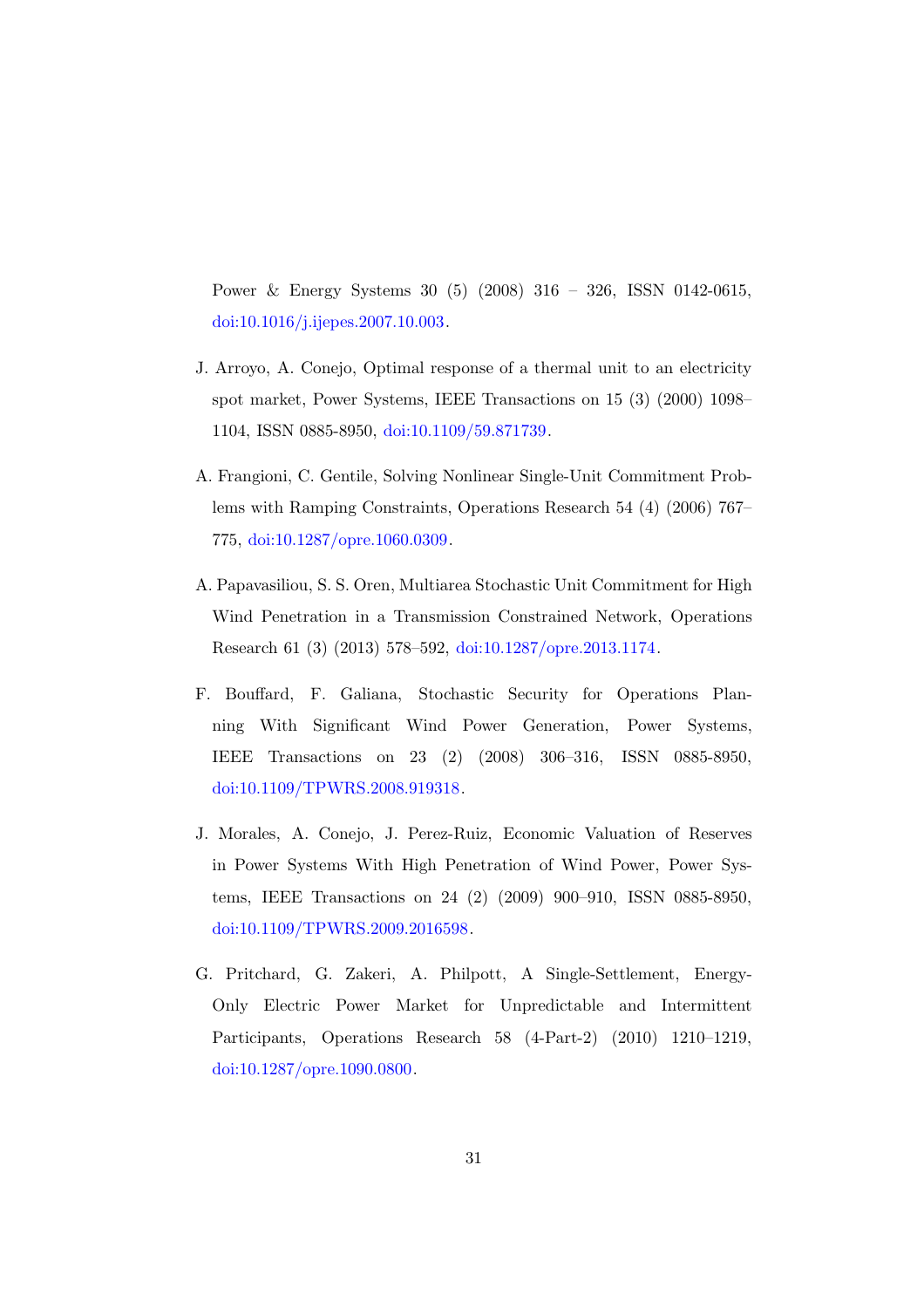- <span id="page-31-0"></span>M. P. Nowak, W. Römisch, Stochastic Lagrangian Relaxation Applied to Power Scheduling in a Hydro-Thermal System under Uncertainty, Annals of Operations Research 100 (1-4) (2000) 251–272, ISSN 0254-5330, [doi:10.1023/A:1019248506301.](http://dx.doi.org/10.1023/A:1019248506301)
- <span id="page-31-1"></span>S. Jaehnert, G. L. Doorman, Assessing the benefits of regulating power market integration in Northern Europe, International Journal of Electrical Power & Energy Systems 43 (1) (2012)  $70 - 79$ , ISSN 0142-0615, [doi:10.1016/j.ijepes.2012.05.010.](http://dx.doi.org/10.1016/j.ijepes.2012.05.010)
- <span id="page-31-2"></span>E. Ela, M. O'Malley, Studying the Variability and Uncertainty Impacts of Variable Generation at Multiple Timescales, Power Systems, IEEE Transactions on 27 (3) (2012) 1324–1333, ISSN 0885-8950, [doi:10.1109/TPWRS.2012.2185816.](http://dx.doi.org/10.1109/TPWRS.2012.2185816)
- <span id="page-31-3"></span>C.-l. Tseng, G. Barz, Short-term generation asset valuation: a real options approach, Operations Research 50 (2002) 297–310, [doi:10.1287/opre.50.2.297.429.](http://dx.doi.org/10.1287/opre.50.2.297.429)
- <span id="page-31-4"></span>A. Papavasiliou, S. Oren, B. Rountree, Applying High Performance Computing to Transmission-Constrained Stochastic Unit Commitment for Renewable Energy Integration, Power Systems, IEEE Transactions on 30 (3) (2015) 1109–1120, ISSN 0885-8950, [doi:10.1109/TPWRS.2014.2341354.](http://dx.doi.org/10.1109/TPWRS.2014.2341354)
- <span id="page-31-5"></span>R. Weron, Electricity price forecasting: A review of the state-of-the-art with a look into the future, International Journal of Forecasting 30 (4) (2014) 1030 – 1081, ISSN 0169-2070, [doi:10.1016/j.ijforecast.2014.08.008.](http://dx.doi.org/10.1016/j.ijforecast.2014.08.008)
- <span id="page-31-6"></span>A. González, A. Roque, J. Garcia-González, Modeling and forecasting electricity prices with input/output hidden Markov models, Power Sys-